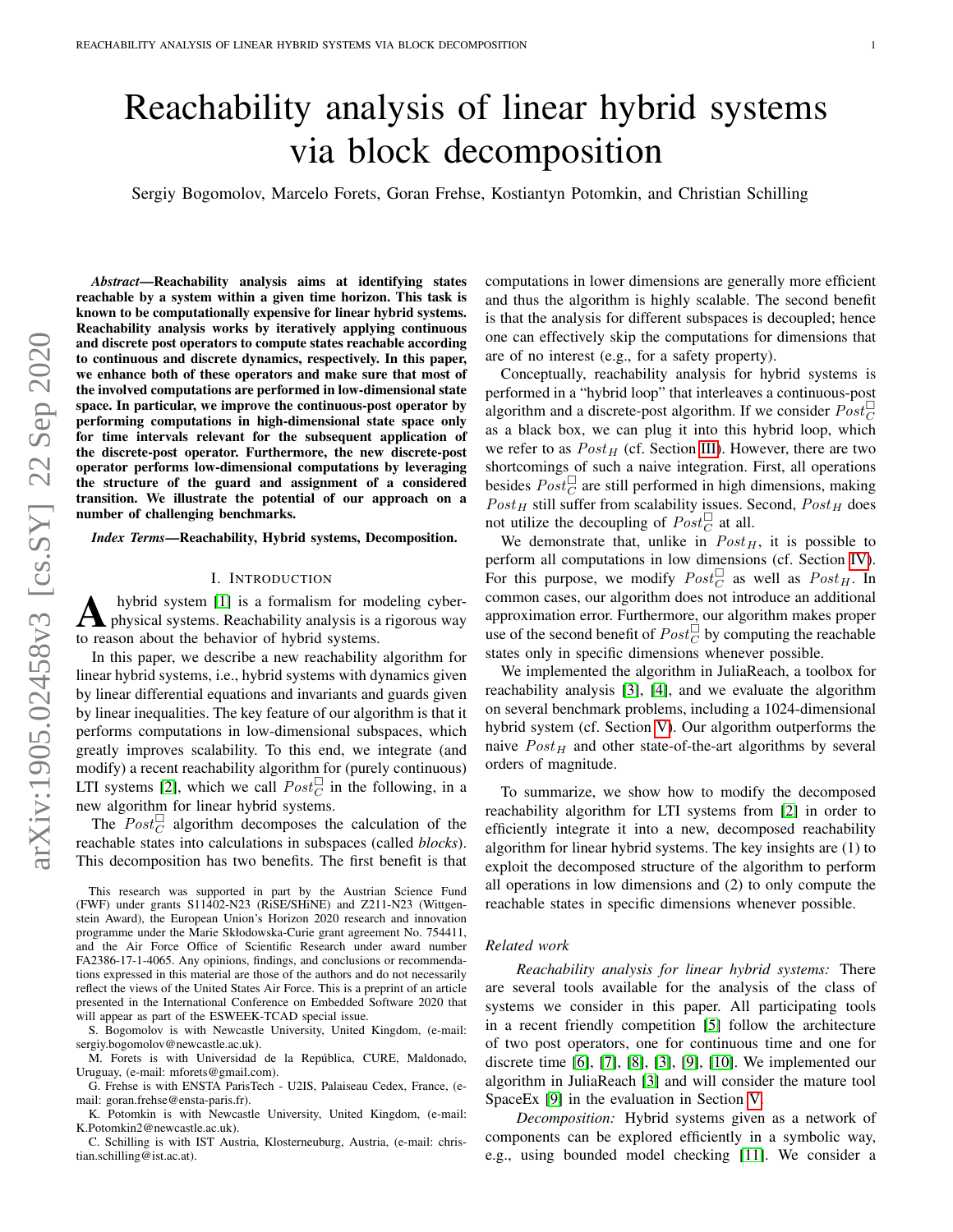decomposition in the continuous state space. Schupp et al. perform such a decomposition by syntactic independence [\[12\]](#page-10-11), which corresponds to dynamics with block-diagonal matrices (whereas our decomposition is generally applicable).

For purely continuous systems there exist various decomposition approaches. In this work we build on [\[2\]](#page-10-1) for LTI systems, which decomposes the system into blocks and exploits the linear dynamics to avoid the wrapping effect. Other approaches for LTI systems are based on Krylov subspace approximations [\[13\]](#page-10-12), time-scale decomposition [\[14\]](#page-10-13), [\[15\]](#page-10-14), similarity transformations [\[16\]](#page-10-15), [\[17\]](#page-10-16), projectahedra [\[18\]](#page-10-17), [\[19\]](#page-10-18), and sub-polyhedra abstract domains [\[20\]](#page-10-19). Approaches for nonlinear systems are based on projections with differential inclusions [\[21\]](#page-10-20), Hamilton-Jacobi methods [\[22\]](#page-10-21), [\[23\]](#page-10-22), and hybridization with iterative refinement [\[24\]](#page-10-23).

*Lazy flowpipe computation:* The support-function representation of convex sets can be used to represent a flowpipe (a sequence of sets that covers the behaviors of a system) symbolically [\[25\]](#page-10-24). Only sets that are of interest, e.g., those that intersect with a linear constraint, need then be approximated [\[26\]](#page-10-25). Using our decomposition approach, we can even avoid the symbolic computation in dimensions that are irrelevant to the intersection. Our approach is independent of the set representation, so it can also be applied in analyses based on, e.g., zonotopes [\[27\]](#page-10-26), [\[28\]](#page-10-27), [\[29\]](#page-10-28), [\[30\]](#page-10-29). Given a linear switching system with a hyperplanar state-space partition, one approach computes ellipsoidal approximations of the reach set on the partition borders, without computing the full reach set [\[31\]](#page-10-30).

*Intersection of convex sets:* Performing intersections in low dimensions allows for efficient computations that are not possible in high dimensions. For example, checking for emptiness of a polyhedron in constraint representation is a feasibility linear program, which can be solved in weakly polynomial time, but solutions in strongly polynomial time are only known in two dimensions [\[32\]](#page-10-31).

In the context of hybrid-system reachability, computing intersections is a major challenge because it usually requires a conversion from efficient set representations (like zonotopes, support function, or Taylor models) to polytopes and back, often entailing additional approximation. Below we summarize how other approaches tackle the intersection problem.

A coarse approximation of an intersection of a set  $\mathcal X$  and another set  $Y$  can be obtained by only detecting a nonempty intersection (which is generally easier to do) and then taking the original set  $X$  as overapproximation [\[33\]](#page-10-32). In general, the intersection between a polytope and polyhedral constraints (invariants and guards) can be computed exactly, but such an approach is not scalable [\[34\]](#page-10-33). Girard and Le Guernic consider hyperplanar constraints where reachable states are either zonotopes, in which case they work in a two-dimensional projection [\[28\]](#page-10-27), or general polytopes [\[35\]](#page-10-34), [\[36\]](#page-10-35). The tool SpaceEx approximates the intersection of polytopes and general polyhedra using template directions [\[9\]](#page-10-8). Frehse and Ray propose an optimization scheme for the intersection of a compact convex set  $X$ , represented by its support function, and a polyhedron  $Y$ , and this scheme is exact if  $X$  is a polytope [\[26\]](#page-10-25). The problem of performing intersections can also be cast in terms of finding separating hyperplanes [\[37\]](#page-10-36), [\[38\]](#page-11-0). Althoff et al. approximate zonotopes by parallelotopes before considering the intersection [\[29\]](#page-10-28). For must semantics, Althoff and Krogh use constant-dynamics approximation and obtain a nonlinear mapping [\[39\]](#page-11-1). Under certain conditions, Bak et al. apply a model transformation by replacing guard constraints by timetriggered constraints, for which intersection is easy [\[40\]](#page-11-2).

## II. PRELIMINARIES

We introduce some notation. The real numbers are denoted by  $\mathbb{R}$ . The origin in  $\mathbb{R}^n$  is written  $\mathbf{0}_n$ . Given two vectors  $x, y \in$  $\mathbb{R}^n$ , their dot product is  $\langle x, y \rangle := \sum_{i=1}^n x_i \cdot y_i$ . For  $p \ge 1$ , the p-norm of a matrix  $A \in \mathbb{R}^{n \times n}$  is denoted  $||A||_p$ . The diameter of a set  $\mathcal{X} \subseteq \mathbb{R}^n$  is  $\Delta_p(\mathcal{X}) := \sup_{x,y \in \mathcal{X}} ||x - y||_p$ . The ndimensional unit ball of the p-norm is  $\mathcal{B}_p^n := \{x \in \mathbb{R}^n \mid 1 \geq$  $||x||_p$ . An *n*-dimensional half-space is the set  $\{\langle a, x \rangle \leq b \mid$  $x \in \mathbb{R}^n$  parameterized by  $a \in \mathbb{R}^n$ ,  $b \in \mathbb{R}$ . A polyhedron is an intersection of finitely many half-spaces, and a polytope is a bounded polyhedron.

Given sets  $\mathcal{X} \subseteq \mathbb{R}^n$  and  $\mathcal{Y} \subseteq \mathbb{R}^m$ , scalar  $\lambda \in \mathbb{R}$ , matrix  $A \in$  $\mathbb{R}^{n \times n}$ , and vector  $b \in \mathbb{R}^n$ , we use the following operations on sets: scaling  $\lambda \mathcal{X} := {\lambda x \mid x \in \mathcal{X}}$ , linear map  $A\mathcal{X} := {\lambda x \mid x \in \mathcal{X}}$  $x \in \mathcal{X}$ , Minkowski sum  $\mathcal{X} \oplus \mathcal{Y} := \{x + y \mid x \in \mathcal{X} \text{ and } y \in \mathcal{Y}\}$  $\mathcal{Y}$ } (if  $n = m$ ), affine map  $(A, b) \odot \mathcal{X} := A\mathcal{X} \oplus \{b\}$ , Cartesian product  $\mathcal{X} \times \mathcal{Y} := \{(x, y) \mid x \in \mathcal{X}, y \in \mathcal{Y}\}\$ , intersection  $\mathcal{X} \cap \mathcal{Y} := \{ z \mid z \in \mathcal{X}, z \in \mathcal{Y} \}$  (if  $n = m$ ), and convex hull  $CH(\mathcal{X}) := \{ \lambda \cdot x + (1 - \lambda) \cdot y \mid x, y \in \mathcal{X}, 0 \leq \lambda \leq 1 \}.$ 

Given two sets  $X, Y \subseteq \mathbb{R}^n$ , the Hausdorff distance is

$$
d_H^p(\mathcal{X}, \mathcal{Y}) := \inf_{\varepsilon \in \mathbb{R}} \left\{ \mathcal{Y} \subseteq \mathcal{X} \oplus \varepsilon \mathcal{B}_p^n \text{ and } \mathcal{X} \subseteq \mathcal{Y} \oplus \varepsilon \mathcal{B}_p^n \right\}.
$$

Let  $C_n \subseteq 2^{\mathbb{R}^n}$  be the set of *n*-dimensional compact convex sets. For a nonempty set  $X \in C_n$ , the support function  $\rho_X$ :  $\mathbb{R}^n \to \mathbb{R}$  is defined as

$$
\rho_{\mathcal{X}}(d) := \max_{x \in \mathcal{X}} \langle d, x \rangle.
$$

The Hausdorff distance of two sets  $\mathcal{X}, \mathcal{Y} \in \mathcal{C}_n$  with  $\mathcal{X} \subseteq \mathcal{Y}$ can also be expressed in terms of the support function as

$$
d_H^p(\mathcal{X}, \mathcal{Y}) = \max_{\|d\|_p \le 1} \rho_{\mathcal{Y}}(d) - \rho_{\mathcal{X}}(d).
$$

We use  $\beta$  to denote the number of blocks in a partition. Let  $\{\pi_j\}_{j=1}^{\beta}$  be a set of (contiguous) projection matrices that partition a vector  $x \in \mathbb{R}^n$  into  $x = [\pi_1 x, \dots, \pi_\beta x]$ . Given a set  $\mathcal X$  and projection matrices  $\{\pi_j\}_{j=1}^{\beta}$ , we call  $\pi_j\mathcal X$  a *block* of  $\mathcal X$ and  $\chi_j^{\dagger} \pi_j \chi = \pi_1 \chi \times \cdots \times \pi_{\beta} \chi$  the *Cartesian decomposition* with the block structure induced by projections  $\pi_j$ . We write  $X$  to indicate a decomposed set (i.e., a Cartesian product of lower-dimensional sets). For instance, given a nonempty set  $X \in \mathcal{C}_n$ , its box approximation is the Cartesian decomposition into intervals (i.e., one-dimensional blocks). We can bound the approximation error by the radius of  $X$ .

<span id="page-1-0"></span>*Proposition 1:* Let  $X \in C_n$  be nonempty,  $p = \infty$ ,  $r_X^p$  be the radius of the box approximation of  $\mathcal{X}$ , and let  $\pi_j$  be appropriate projection matrices. Then  $d_H^p(\mathcal{X}, \mathsf{X}_j, \pi_j \mathcal{X}) \leq ||r_{\mathcal{X}}^p||_p$ .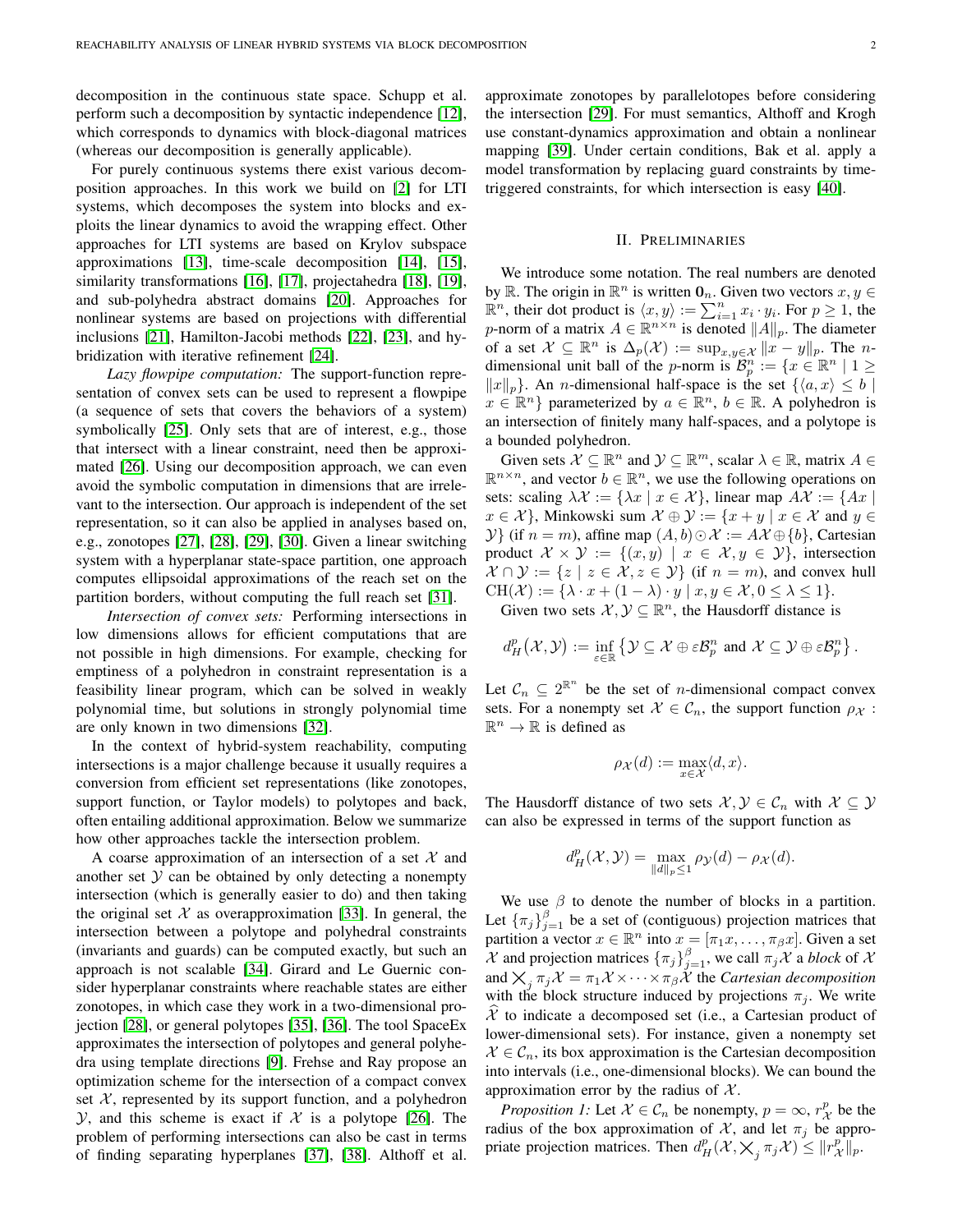## *A. LTI systems*

An *n*-dimensional *LTI system*  $(A, B, U)$ , with matrices  $A \in$  $\mathbb{R}^{n \times n}$ ,  $B \in \mathbb{R}^{n \times m}$ , and input domain  $\mathcal{U} \in \mathcal{C}_m$ , is a system of ODEs of the form

<span id="page-2-1"></span>
$$
\dot{x}(t) = Ax(t) + Bu(t), \quad u(t) \in \mathcal{U}.
$$
 (1)

We denote the set of all *n*-dimensional LTI systems by  $\mathcal{L}_n$ . From now on, a vector  $x \in \mathbb{R}^n$  is also called a (continuous) state. Given an initial state  $x_0 \in \mathbb{R}^n$  and an input signal u such that  $u(t) \in U$  for all t, a *trajectory* of [\(1\)](#page-2-1) is the unique solution  $\xi_{x_0,u} : \mathbb{R}_{\geq 0} \to \mathbb{R}^n$  with

$$
\xi_{x_0,u}(t) = e^{At}x_0 + \int_0^t e^{A(t-s)}Bu(s) ds.
$$

Given an LTI system  $(A, B, \mathcal{U})$  and a set  $\mathcal{X}_0 \in \mathcal{C}_n$  of initial states, the *continuous-post operator*,  $Post<sub>C</sub>$ , computes the set of reachable states for all input signals u over  $U$ :

$$
Post_C((A, B, U), X_0) :=
$$
  
{ $\xi_{x_0, u}(t) | t \ge 0, x_0 \in X_0, u(s) \in U$  for all  $s$  }.

## *B. Linear hybrid systems*

We briefly introduce the syntax of linear hybrid systems used in this work and refer to the literature for the semantics  $[41]$ ,  $[1]$ . An *n*-dimensional linear hybrid system is a tuple  $\mathcal{H} = (Var, Loc, Flow, Inv, Grd, Asgn)$  with variables  $Var = \{x_1, \ldots, x_n\}$ , a finite set of locations Loc, two functions  $Flow : Loc \rightarrow \mathcal{L}_n$  and  $Inv : Loc \rightarrow \mathcal{C}_n$  that respectively assign continuous dynamics and an invariant to each location, and two functions  $Grd : Loc \times Loc \rightarrow C_n$  and  $Asgn: Loc \times Loc \rightarrow \mathbb{R}^{n \times n} \times \mathbb{R}^n$  that respectively assign a guard and an assignment in the form of a deterministic affine map to each pair of locations. If  $Grd(\ell, \ell') \neq \emptyset$ , we call  $(\ell, \ell')$ a (discrete) transition.

Let  $\mathcal{H} = (Var, Loc, Flow, Inv, Grd, Asgn)$  be a linear hybrid system. A (symbolic) state of H is a pair  $(\ell, \mathcal{X}) \in$  $Loc \times 2^{\mathbb{R}^n}$ . The *discrete-post operator*,  $Post_D$ , maps a symbolic state to a set of symbolic states by means of discrete transitions:

$$
Post_D(\ell, \mathcal{X}) := \bigcup_{\ell' \in Loc} \{ (\ell', Asgn(\ell, \ell') \odot \qquad (2)
$$
  

$$
(\mathcal{X} \cap Inv(\ell) \cap Grd(\ell, \ell')) \cap Inv(\ell')) \}
$$

The *reach set* of H from a set of initial symbolic states  $\mathcal{R}_0$ of  $H$  is the smallest set  $R$  of symbolic states such that

$$
\mathcal{R}_0 \cup \bigcup_{(\ell,\mathcal{X}) \in \mathcal{R}} Post_D(\ell, Post_C(Flow(\ell), \mathcal{X})) \subseteq \mathcal{R}.
$$
 (3)

We note that the usual definition of the reach set of a hybrid system is stricter wrt. invariants. However, practical analysis tools use the above definition for efficiency reasons.

*Safety properties* can be given as a set of symbolic error states that should be avoided and be encoded as the guard of a transition to a new error location. In our implementation we can also check inclusion in the safe states (the complement) and do not require an encoding with additional transitions.

<span id="page-2-2"></span>

Fig. 1. Starting from the set of initial states  $\mathcal{X}_0$  (blue set), we first compute the set  $\mathcal{X}(0)$  by time discretization (green set), then decompose the set into intervals and obtain  $\mathcal{X}(0)$  (orange box around  $\mathcal{X}(0)$ ), and finally compute the (decomposed) flowpipe  $\mathcal{X}(1), \ldots, \mathcal{X}(4)$  by propagating each of the intervals (other orange sets).

# <span id="page-2-0"></span>III. REACHABILITY ANALYSIS OF LINEAR HYBRID SYSTEMS

Our reachability algorithm for linear hybrid systems is centered around the algorithm from [\[2\]](#page-10-1), called  $Post_C^{\square}$  for convenience, which implements  $Post_C$  for LTI systems in a compositional way. In this section, we first recall the  $Post_C^{\Box}$ algorithm. Two important properties of  $Post_C^{\square}$  are that (1) the output is a sequence of *decomposed* sets and that (2) this sequence is computed efficiently in low dimensions.

After explaining the algorithm  $Post_{C}^{\square}$ , we incorporate it in a standard reachability algorithm for linear hybrid systems. However, this standard reachability algorithm will not make use of the above-mentioned properties. This motivates our new algorithm (presented in Section [IV\)](#page-3-0), which is a modification of both this standard reachability algorithm and  $Post_C^{\square}$  to make optimal use of these properties.

# <span id="page-2-5"></span>*A. Decomposed reachability analysis of LTI systems*

<span id="page-2-4"></span>The decomposition-based approach [\[2\]](#page-10-1) follows a flowpipeconstruction scheme using time discretization, which we shortly recall here. Given an LTI system  $(A, B, U)$  and a set of initial (continuous) states  $\mathcal{X}_0$ , by fixing a time step  $\delta$  we first compute a set  $\mathcal{X}(0)$  that overapproximates the reach set up to time  $\delta$ , a matrix  $\Phi = e^{A\delta}$  that captures the dynamics of duration  $\delta$ , and a set V that overapproximates the effect of the inputs up to time  $\delta$ . We obtain an overapproximation of the reach set in time interval  $[k\delta, (k+1)\delta]$ , for step  $k > 0$ , with

$$
\mathcal{X}(k) := \Phi \mathcal{X}(k-1) \oplus \mathcal{V} = \Phi^k \mathcal{X}(0) \oplus \bigoplus_{j=0}^{k-1} \Phi^j \mathcal{V}.
$$

<span id="page-2-3"></span>Algorithm  $Post_C^{\square}$  decomposes this scheme. Fixing some block structure, let  $\hat{\mathcal{X}}(0) := \mathcal{X}_1(0) \times \cdots \times \mathcal{X}_{\beta}(0)$  be the corresponding Cartesian decomposition of  $\mathcal{X}(0)$ . We compute a sequence  $\mathcal{X}(k) := \mathcal{X}_1(k) \times \cdots \times \mathcal{X}_n(k)$  such that  $\mathcal{X}(k) \subset \widehat{\mathcal{X}}(k)$  for every k. Each low-dimensional set  $\mathcal{X}_i(k)$  is computed as

$$
\mathcal{X}_i(k) := \bigoplus_{j=1}^{\beta} (\Phi^k)_{ij} \mathcal{X}_j(0) \oplus \bigoplus_{j=0}^{k-1} [(\Phi^j)_{i1} \cdots (\Phi^j)_{i\beta}] \mathcal{V}.
$$

The above sequences  $\mathcal{X}(k)$  resp.  $\widehat{\mathcal{X}}(k)$  are called flowpipes.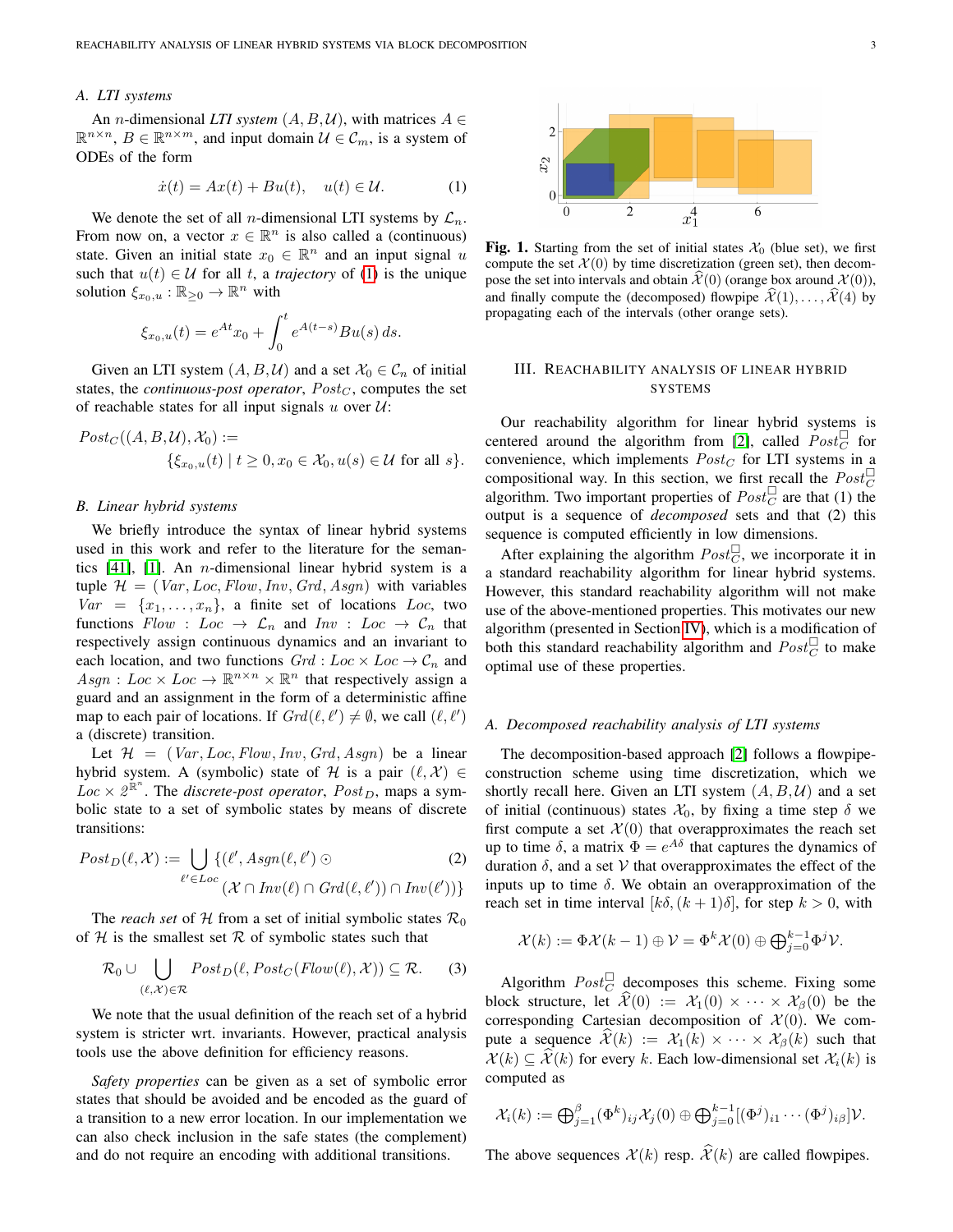<span id="page-3-1"></span>

<span id="page-3-2"></span>Fig. 2. The flowpipe from Figure [1](#page-2-2) together with a guard (red).



Fig. 3. The assignment shifts the intersection of the flowpipe and the guard from Figure [2](#page-3-1) (cyan) to the green sets, which are both contained in the first set of the original flowpipe.

*Example:* We illustrate the algorithms with a running example throughout the paper. For illustration purposes, the example is two-dimensional (and hence we decompose into one-dimensional blocks, but we emphasize that the approach also generalizes to higher-dimensional decomposition) and we consider a hybrid system with only a single location and one transition (a self-loop). Figure [1](#page-2-2) depicts the flowpipe construction for the example.

#### *B. Reachability analysis of linear hybrid systems*

We now discuss a standard reachability algorithm for hybrid systems. Essentially, this algorithm interleaves the operators  $Post_C$  and  $Post_D$  following [\(3\)](#page-2-3) until it finds a fixpoint. Here we use  $Post_C^{\square}$  as the continuous-post operator.

We first compute a flowpipe  $\hat{\mathcal{X}} = \hat{\mathcal{X}}(0), \dots, \hat{\mathcal{X}}(N)$  using  $Post_C^{\square}$  as described above. Then we use  $Post_D$  to take a discrete transition. According to [\(2\)](#page-2-4), we want to compute  $((A, b) \odot (\mathcal{X} \cap \mathcal{I}_1 \cap \mathcal{G})) \cap \mathcal{I}_2$ , where  $(A, b)$  is a deterministic affine map  $\mathcal{I}_1$  and  $\mathcal{I}_2$  are the source and target invariant, and  $G$  is the guard. Frehse and Ray showed that for such maps the term can be simplified to

<span id="page-3-4"></span>
$$
(A,b)\odot(\widehat{\mathcal{X}}\cap\mathcal{G}^*)\tag{4}
$$

where the set  $G^*$  can be statically precomputed [\[26\]](#page-10-25), which is usually easy because the sets  $\mathcal{I}_1$ ,  $\mathcal{G}$ , and  $\mathcal{I}_2$  are given as polyhedra in constraint representation (also called H-representation, as opposed to the (vertex) V-representation). Hence we ignore invariants in the rest of the presentation for simplicity.

*Example:* We continue with the flowpipe from Figure [2.](#page-3-1) The guard  $G$  is a half-space that is constrained in dimension  $x_1$  and unconstrained in dimension  $x_2$ . Only the last two sets in the flowpipe intersect with the guard. The assignment here is a translation in dimension  $x_1$ . The resulting intersection, before and after the translation, is depicted in Figure [3.](#page-3-2)

<span id="page-3-3"></span>

Fig. 4. Approximation of the union of the green sets from Figure [3](#page-3-2) using the convex hull (purple) and the decomposed convex hull (red).

Finally, the algorithm checks for a fixpoint, i.e., for inclusion of the symbolic states we computed with  $Post_D$  in previouslyseen symbolic states.

*Example:* The green set in Figure [3](#page-3-2) shows that the two sets we obtained from  $Post_D$  are contained in  $\mathcal{X}(0)$  computed before. (Recall that in this example we only consider a single location; hence the inclusion of the sets implies inclusion of the symbolic states.)

The steps outlined above describe one iteration of the standard reachability algorithm. Each symbolic state for which the fixpoint check was negative spawns a new flowpipe. Since this can lead to a combinatorial explosion, one typically applies a technique called *clustering* (cf. [\[9\]](#page-10-8)), where symbolic states are merged after the application of  $Post_D$ . Here we consider clustering with a convex hull.

*Example:* Assume that the fixpoint check above was negative for both sets that we tested. In Figure [4](#page-3-3) we show the convex hull of the sets in purple.

Up to now, we have seen a standard incorporation of an algorithm for the continuous-post operator  $Post_C$  (for which we used  $Post_C^{\square}$  into a reachability algorithm for hybrid systems. Observe that  $Post_C$  was used as a black box. Consequently, we could not make use of the properties of the specific algorithm  $Post_C^{\Box}$ . In particular, apart from  $Post_C^{\Box}$ , we performed all computations in high dimensions. In the next section, we describe a new algorithm that instead performs all computations in low dimensions.

# IV. DECOMPOSED REACHABILITY ANALYSIS

<span id="page-3-0"></span>We now present a new, decomposed reachability algorithm for linear hybrid systems. The algorithm uses a modified version of  $Post_C^{\square}$  for computing flowpipes and has two major performance improvements over the algorithm seen before.

Recall that  $Post_C^{\square}$  computes flowpipes consisting of decomposed sets. The first improvement is to exploit the decomposed structure to perform all other operations (intersection, affine map, inclusion check, and convex hull) in low dimensions.

The second improvement is to compute flowpipes in a sparse way. Roughly speaking, we are only interested in those dimensions of a flowpipe that are relevant to determine an intersection with a guard. We only need to compute the other dimensions of the flowpipe if we detect such an intersection.

We defer proofs in this section to Appendix [A.](#page-11-4)

The algorithm starts as before: given an initial (symbolic) state, we compute  $\mathcal{X}(0)$  (discretization) and decompose the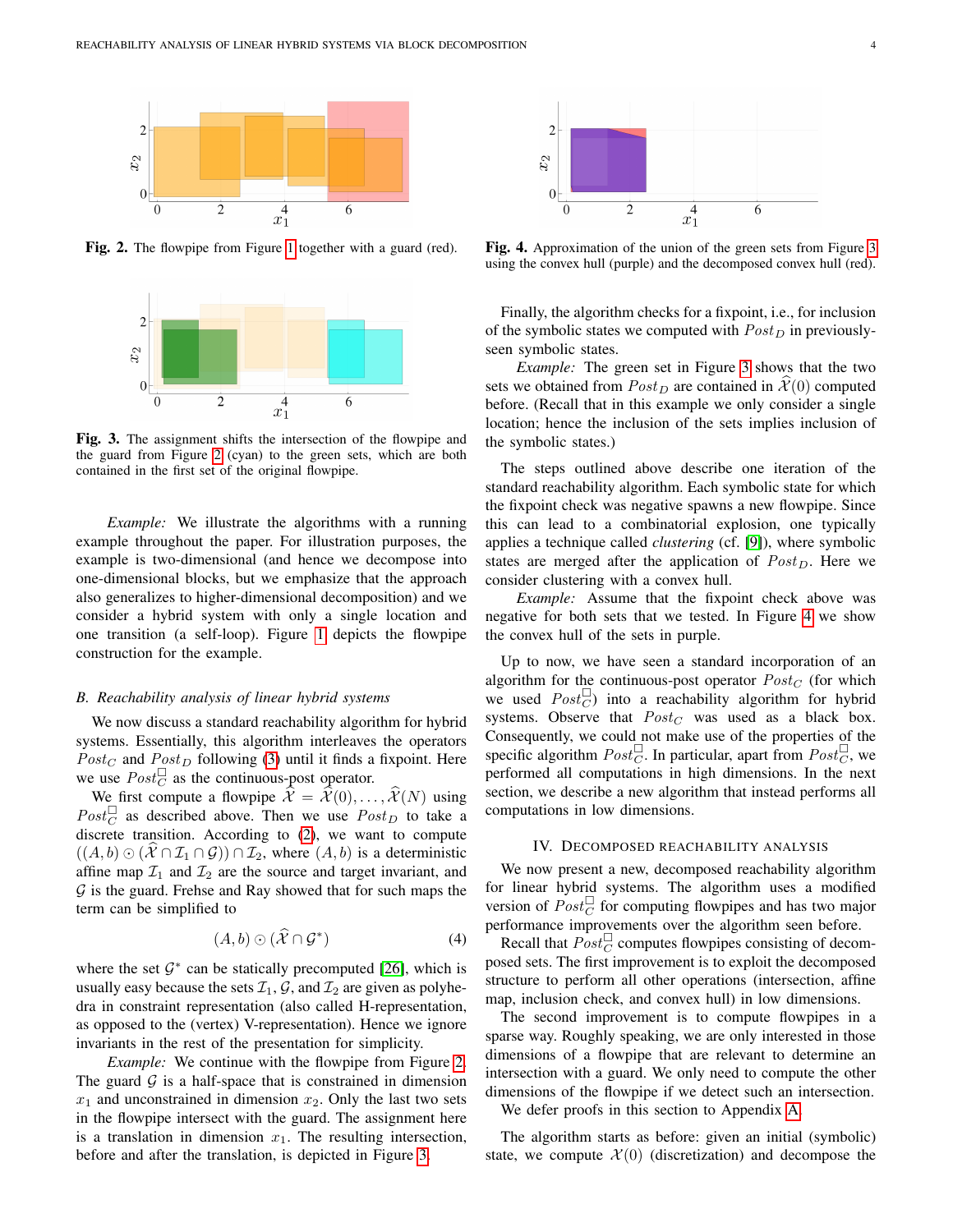Algorithm 1: Function reach.

<span id="page-4-3"></span><span id="page-4-2"></span><span id="page-4-1"></span><span id="page-4-0"></span>**Input:**  $\mathcal{D} = (\Phi, \mathcal{V}(\cdot), \mathcal{X}(0))$ : discrete system N: total number of steps *blocks*: list of constrained block indices *other blocks*: list of unconstrained block indices *constraints*: linear constraints of the outgoing transitions <sup>1</sup> *all blocks* ← *blocks* ∪ *other blocks* ;  $\chi^2(\theta) \leftarrow decompose(\mathcal{X}(0), all\_blocks);$  $3 P \leftarrow identity(dim(\Phi));$  $4 Q \leftarrow \Phi;$ 5  $\mathcal{V}_{\text{tmp}} \leftarrow []$ ; 6 for  $b_i \in blocks$  do 7  $|\hat{V}_{\text{tmp}}[b_i] \leftarrow \{0_{dim(b_i)}\};$ <sup>8</sup> end 9 for  $k = 1$  to  $N - 1$  do 10  $\mathcal{X}_{\text{tmp}} \leftarrow []$ ;<br>
11 **for**  $b_i \in al$ for  $b_j \in all\_blocks$  do 12  $|\hat{\mathcal{V}}_{\text{tmp}}[b_i] \leftarrow \hat{\mathcal{V}}_{\text{tmp}}[b_i] \oplus P[b_i, :] \odot \mathcal{V};$  $13$  end 14  $\hat{\mathcal{X}}_{\text{tmp}} = reach\_blocks(\hat{\mathcal{X}}_{\text{(0)}}, \hat{\mathcal{X}}_{\text{tmp}}, Q, \hat{\mathcal{V}}_{\text{tmp}}, blocks, all\_blocks);$ <br>
15 **if** *lisdisioint*( $\hat{\mathcal{X}}_{\text{rms}}$ , *constraints*) **then** if *!isdisjoint*( $\widehat{X}_{tmp}$ *, constraints*) then // compute high-dimensional sets only if intersection with guards is nonempty 16  $\hat{\mathcal{X}}_{\text{tmp}} = reach\_blocks(\widehat{\mathcal{X}}(0), \widehat{\mathcal{X}}_{\text{tmp}}, Q, \widehat{\mathcal{Y}}_{\text{tmp}}, other\_blocks,$ *all blocks*); 17 end 18  $\hat{\mathcal{X}}(k) \leftarrow \hat{\mathcal{X}}_{\text{tmp}};$ <br>19  $P \leftarrow Q$ ;  $P \leftarrow Q;$ 20  $\left| Q \leftarrow \tilde{Q} \cdot \Phi;$ <sup>21</sup> end 22 *return*  $[\widehat{\mathcal{X}}(0), \widehat{\mathcal{X}}(1), ..., \widehat{\mathcal{X}}(N-1)];$ 23 **function** *reach\_blocks(* $\hat{\mathcal{X}}(0)$ *,*  $\hat{\mathcal{X}}_{tmp}$ *, Q,*  $\hat{\mathcal{V}}_{tmp}$ *, blocks, all\_blocks*)<br>24 **for**  $b_i \in blocks$  **do** for  $b_i \in blocks$  do 25  $\lambda_{\text{tmp}}[b_i] \leftarrow \{0_{dim(b_i)}\};$ <br>26  $\lambda_{\text{top}}[b_i] \leftarrow \{0_{dim(b_i)}\};$ 26 **for**  $b_j \in all\_blocks$  **do**  $\begin{equation} \begin{aligned} \mathcal{X}_{\text{tmp}}[b_i] \leftarrow \mathcal{X}_{\text{tmp}}[b_i] \oplus Q[b_i,b_j] \odot \mathcal{X}(0)[b_j]; \end{aligned} \end{equation}$  $28$  end 29  $\begin{bmatrix} 29 \\ 30 \end{bmatrix}$   $\begin{bmatrix} 20 \\ \hat{\mathcal{X}}_{\text{tmp}}[b_i] \leftarrow \hat{\mathcal{X}}_{\text{tmp}}[b_i] \oplus \hat{\mathcal{V}}_{\text{tmp}}[b_i];$ end  $\begin{array}{c|c}\n\mathbf{31} & \mathbf{1} & \mathbf{return} \ \mathcal{X}_{\text{tmp}};\n\mathbf{32} & \mathbf{end}\n\end{array}$ <sup>32</sup> end

set to obtain  $\hat{\mathcal{X}}(0)$ . Next we want to compute a flowpipe, and this is where we deviate from the previous algorithm.

# *A. Computing a sparse flowpipe*

We modify  $Post_C^{\square}$  in order to control the dimensions of the flowpipe. Recall that the black-box version of  $Post_C^{\Box}$ computed the flowpipe  $\mathcal{X}(k) = \mathcal{X}_1(k) \times \cdots \times \mathcal{X}_n(k)$  for  $k = 1, \ldots, N$ , i.e., in all dimensions. This is usually not necessary for detecting an intersection with a guard. We will discuss this formally below, but want to establish some intuition first. Recall the running example from before. The guard was only constrained in dimension  $x_1$ . This means that the bounds of the sets  $\mathcal{X}(k) = \mathcal{X}_1(k) \times \mathcal{X}_2(k)$  in dimension  $x_2$ are irrelevant. Consequently, we do not need to compute the sets  $\mathcal{X}_2(k)$  at all (at least for the moment). We only compute those dimensions of a flowpipe that are necessary to determine intersection with the guards. Identifying these dimensions and projecting the guards accordingly has to be performed only once per transition and is often just a syntactic procedure.

In particular, Algorithm [1](#page-4-0) describes the new implementation of  $Post_C^{\square}$  to compute a sparse flowpipe. The algorithm starts

<span id="page-4-4"></span>

(a) The flowpipe from Figure [1](#page-2-2) in dimension  $x_1$  only consists of intervals (blue). The linear constraint  $G_1$  (red) is the guard G projected to  $x_1$ . For better visibility, we draw the sets thicker and add a slight offset to some of the intervals.



(b) Illustration of the effective flowpipe computation from Figure [1.](#page-2-2) Only the first set  $\hat{\mathcal{X}}(0)$  and the sets that intersect with the guard  $(\mathcal{X}(3)$  and  $\mathcal{X}(4)$ ) are computed in high dimensions.

Fig. 5. Illustration of the mixed sparse and high-dimensional flowpipe construction.

the same way as the original algorithm in [\[2\]](#page-10-1) with a decomposed set in line [2](#page-4-1) and iteratively computes a sparse flowpipe only for the dimensions of interest (line [14\)](#page-4-2). However, if we detect an intersection with a guard constraint (line [15\)](#page-4-3), we compute the full-dimensional flowpipe for the corresponding time frame. The computation of the inputs  $\hat{V}_{\text{tmp}}$  remains the same as in the original algorithm.

*Example:* As discussed, we only compute the flowpipe  $\mathcal{X}_1(1), \ldots, \mathcal{X}_1(4)$  for the first block (in dimension  $x_1$ ), i.e., a sequence of intervals, which is depicted in Figure [5\(a\).](#page-4-4) Projecting the guard to  $x_1$ , we obtain a ray  $\mathcal{G}_1$ . As expected, we observe an intersection with the guard for the same time steps as before (namely steps  $k = 3$  and  $k = 4$ ).

#### <span id="page-4-5"></span>*B. Decomposing an intersection*

Computing the intersection of two *n*-dimensional sets  $X$  and  $G$  in low dimensions is generally beneficial for performance; yet it is particularly interesting if one of the sets is a polytope that is not represented by its linear constraints. Common cases are the V-representation or zonotopes represented by their generators, which are used in several approaches [\[27\]](#page-10-26), [\[28\]](#page-10-27), [\[29\]](#page-10-28), [\[30\]](#page-10-29). To compute the (exact) intersection of such a polytope  $\mathcal X$  with a polyhedron  $\mathcal G$  in H-representation,  $\mathcal X$ needs to be converted to H-representation first. A polytope with m vertices can have  $O((\frac{(m-n/2)}{m-n}))$  linear constraints [\[42\]](#page-11-5). (For two polytopes in V-representation *in general position* there is a polynomial-time intersection algorithm [\[43\]](#page-11-6), but this assumption is not practical.) A zonotope with  $m$  generators can have  $O(m \binom{m}{n-1})$  linear constraints [\[29\]](#page-10-28). If  $\mathcal G$  is a polytope in H-representation, checking disjointness of  $X$  and  $G$  can also be solved more efficiently in low dimensions, e.g., for m linear constraints in  $O(m)$  for  $n \leq 3$  [\[44\]](#page-11-7).

Next we discuss how to apply low-dimensional reasoning to the intersection  $X \cap G$  of a decomposed set X and a polyhedron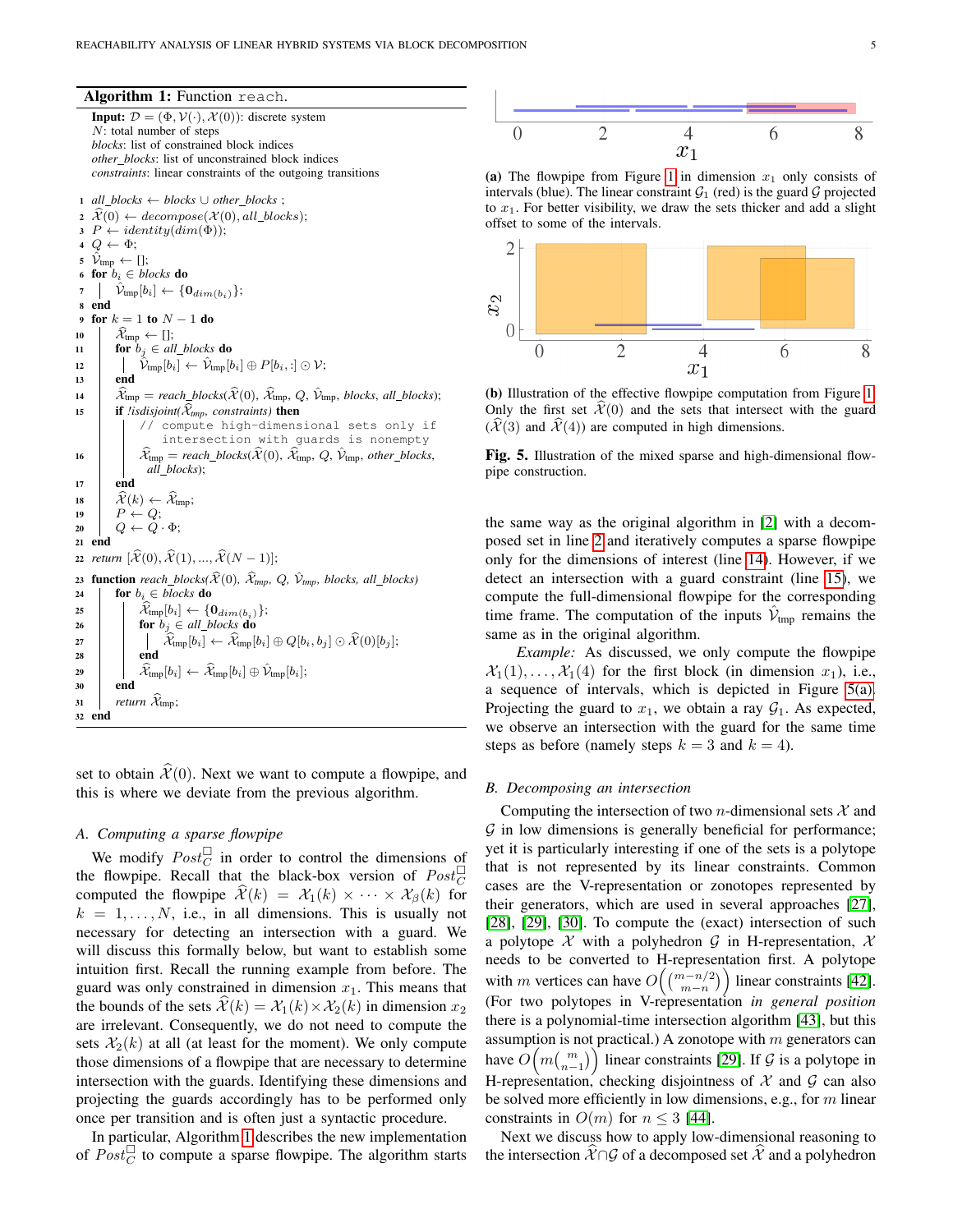<span id="page-5-1"></span>

Project onto blocks' variables to embed back in high-dimensional set



Fig. 6. Illustration of the different intersection algorithms. The task (top row) is to compute the intersection of a decomposed set  $\hat{\mathcal{X}}$ with a guard  $G$  that is constrained in the blocks 1 and 3 (marked in orange). We write  $X$  for the new set after an intersection operation with set  $X$ . a) The traditional high-dimensional intersection does not make use of the decomposed structure of  $\hat{\mathcal{X}}$ . b) The lowdimensional intersection projects the guard to each block, computes the block-wise intersection, and embeds the result in high dimensions. c) The medium-dimensional intersection projects the guard to the constrained dimensions, computes the intersection with the Cartesian product of the corresponding sets (here:  $\mathcal{X}_1$  and  $\mathcal{X}_3$ ), projects the result to the original block structure, and finally embeds this result in high dimensions.

G, or respectively detect emptiness of the intersection  $\widehat{\mathcal{X}} \cap \mathcal{G}$ (which can often be achieved more efficiently). The key idea is to exploit that  $\hat{\mathcal{X}}$  is decomposed. For ease of discussion, we consider the case of two blocks (i.e.,  $\hat{\mathcal{X}} = \mathcal{X}_1 \times \mathcal{X}_2$ ). Below we discuss the two cases that  $G$  is decomposed or not.

*Intersection of two decomposed sets:* We first consider the case that G is also decomposed and agrees with  $\mathcal{X}$  on the block structure, i.e.,  $G = \widehat{G} = \mathcal{G}_1 \times \mathcal{G}_2$  and  $\mathcal{X}_1, \mathcal{G}_1 \subseteq \mathbb{R}^{n_1}$  for some  $n_1$ . Clearly

$$
\widehat{\mathcal{X}} \cap \widehat{\mathcal{G}} = (\mathcal{X}_1 \times \mathcal{X}_2) \cap (\mathcal{G}_1 \times \mathcal{G}_2) = (\mathcal{X}_1 \cap \mathcal{G}_1) \times (\mathcal{X}_2 \cap \mathcal{G}_2)
$$

because the Cartesian product and intersection distribute; thus

<span id="page-5-0"></span>
$$
\hat{\mathcal{X}} \cap \hat{\mathcal{G}} = \emptyset \iff (\mathcal{X}_1 \cap \mathcal{G}_1 = \emptyset) \lor (\mathcal{X}_2 \cap \mathcal{G}_2 = \emptyset). \tag{5}
$$

Now consider the second disjunct in [\(5\)](#page-5-0) and assume that  $\mathcal{G}_2$  is universal. We get  $\mathcal{X}_2 \cap \mathcal{G}_2 = \emptyset \iff \mathcal{X}_2 = \emptyset$ . In our context,  $\mathcal X$  (and hence  $\mathcal X_2$ ) is nonempty by construction. Hence [\(5\)](#page-5-0) simplifies to

$$
\widehat{\mathcal{X}}\cap\widehat{\mathcal{G}}=\emptyset\iff\mathcal{X}_1\cap\mathcal{G}_1=\emptyset,
$$

so we *never* need to compute  $\mathcal{X}_2$  to determine whether the intersection is empty. In practice, the set  $\mathcal{G}^*$  from [\(4\)](#page-3-4) takes the

<span id="page-5-3"></span>

Fig. 7. Example of performing the different intersection algorithms. We intersect a three-dimensional hyperrectangle with the ranges  $1 \leq$  $x_1 \leq 5$ ,  $1 \leq x_2 \leq 5$ ,  $1 \leq x_3 \leq 5$  and a polyhedral guard with the linear constraints  $x_1 + x_2 \leq 4$  and  $x_1 \leq 1.5$  (observe that dimension  $x_3$  is unconstrained). The exact intersection is the purple set, obtained using the high-dimensional intersection. The red set corresponds to the medium-dimensional intersection. The orange set corresponds to low-dimensional intersection.

role of  $\widehat{G}$  and is often only constrained in *some* dimensions (and hence decomposed and universal in all other dimensions). We illustrate this algorithm in Figure [6](#page-5-1) b).

*Intersection of a decomposed and a non-decomposed set:* If  $\mathcal G$  is not decomposed in the same block structure as  $\mathcal X$ , we can still decompose it, at the cost of an approximation error. Let  $\pi_1$  and  $\pi_2$  be suitable projection matrices. Then

$$
\widehat{\mathcal{X}}\cap\mathcal{G}\subseteq(\mathcal{X}_1\cap\pi_1\mathcal{G})\times(\mathcal{X}_2\cap\pi_2\mathcal{G})
$$

and hence

<span id="page-5-2"></span>
$$
\mathcal{X} \cap \mathcal{G} = \emptyset \Longleftarrow (\mathcal{X}_1 \cap \pi_1 \mathcal{G} = \emptyset) \lor (\mathcal{X}_2 \cap \pi_2 \mathcal{G} = \emptyset) \Longleftarrow \mathcal{X}_1 \cap \pi_1 \mathcal{G} = \emptyset.
$$
\n(6)

From [\(6\)](#page-5-2) we obtain 1) a sufficient test for emptiness of  $\hat{\mathcal{X}} \cap \mathcal{G}$ in terms of only  $\mathcal{X}_1$  and 2) a more precise sufficient test in terms of  $\mathcal{X}_1$  and  $\mathcal{X}_2$  in low dimensions. If both tests fail, we can either fall back to the (exact) test in high dimensions or conservatively assume that the intersection is nonempty.

The precision of the above scheme highly depends on the structure of  $\mathcal{X}$  and  $\mathcal{G}$ . If several (but not all) blocks of  $G$  are constrained, instead of decomposing  $G$  into the lowdimensional block structure, one can alternatively compute the intersection for medium-dimensional sets to avoid an approximation error; we apply this strategy in the evaluation (Section [V\)](#page-7-0). If  $\mathcal G$  is compact, the following proposition shows that the approximation error is bounded by the maximal entry in the diameters of  $\mathcal{X}$  and  $\mathcal{G}$ , and this bound is tight. This strategy is illustrated in Figure [6](#page-5-1)c).

<span id="page-5-4"></span>*Proposition 2:* Let  $\widehat{\mathcal{X}} = \bigtimes_j \mathcal{X}_j \in \mathcal{C}_n, \mathcal{G} \in \mathcal{C}_n, \widehat{\mathcal{X}} \cap \mathcal{G} \neq \emptyset$ ,  $\widehat{\mathcal{G}} := \bigtimes_j \pi_j \mathcal{G}$  for appropriate projection matrices  $\pi_j$  corresponding to  $\mathcal{X}_j$ , and  $p = \infty$ . Then

$$
d_H^p(\widehat{X} \cap \mathcal{G}, \widehat{X} \cap \widehat{\mathcal{G}}) \le \max_j \min(||\Delta_p(\mathcal{X}_j)||_p, ||\Delta_p(\pi_j \mathcal{G})||_p).
$$

*Example:* Consider Figure [5\(b\).](#page-4-4) Previously we have already identified the intersection with the flowpipe for time steps  $k = 3$  and  $k = 4$ . The resulting sets are  $\mathcal{X}(k) \cap \mathcal{G} =$  $\mathcal{X}_1(k) \cap \mathcal{G}_1 \times \mathcal{X}_2(k)$ , where  $\mathcal{G}_1$  was the projection of  $\mathcal G$  to  $x_1$ . We emphasize that we compute the intersections in low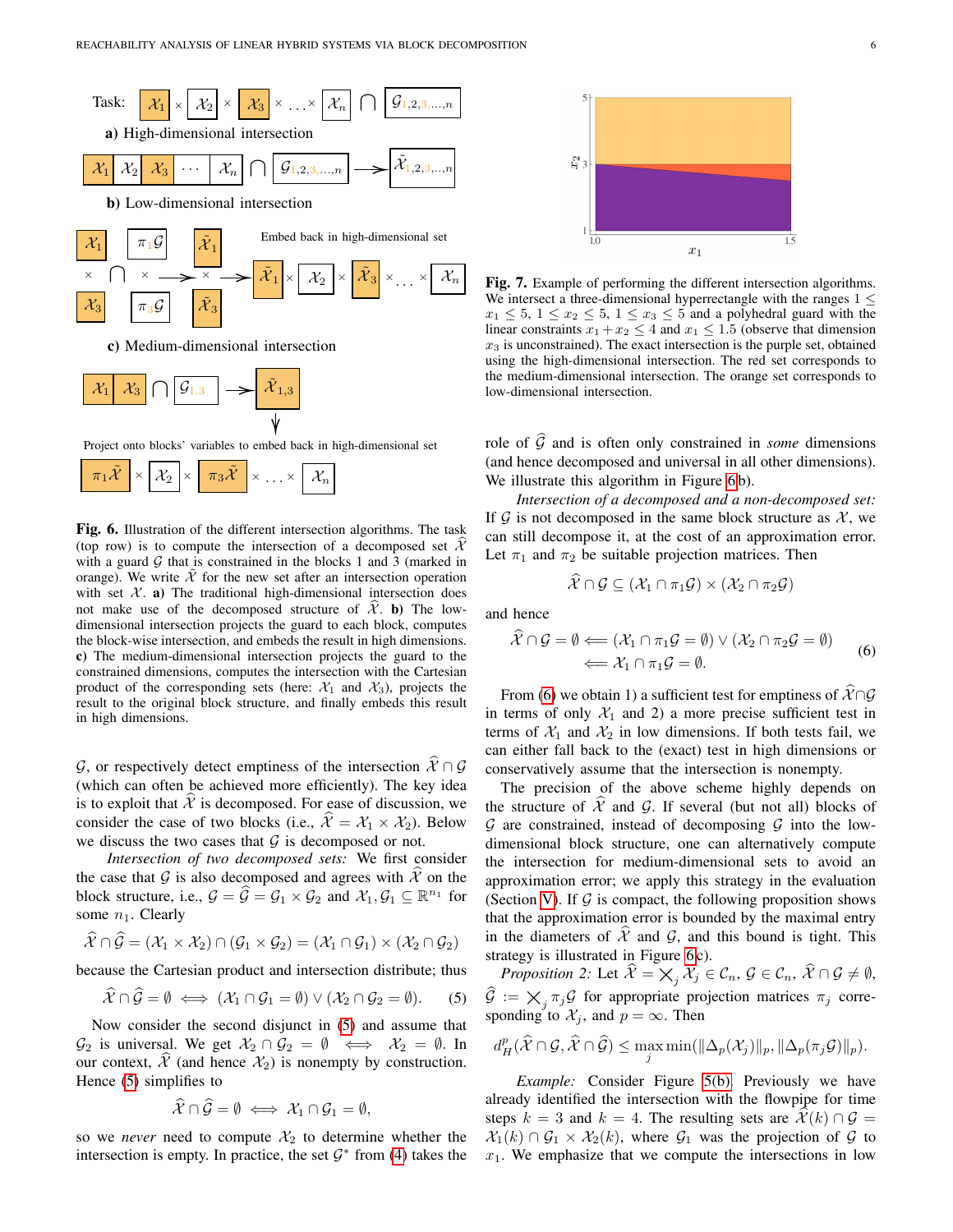dimensions, that we need not compute  $\mathcal{X}_2(1)$  and  $\mathcal{X}_2(2)$  at all, and that in this example all computations are exact (i.e., we obtain the same sets as in Figure [3\)](#page-3-2).

Now consider the case that  $G$  is not decomposed in the same structure as  $\hat{\mathcal{X}}$ , e.g., the hyperplane  $x_1 = x_2$ . One option is to decompose  $G$  to the blocks of  $\tilde{\mathcal{X}}$ , i.e.,  $G_1 :=$  $\pi_1\mathcal{G}, \mathcal{G}_2 := \pi_2\mathcal{G}$  and compute the block-wise intersection  $(\mathcal{X}_1(k) \cap \mathcal{G}_1) \times (\mathcal{X}_2(k) \cap \mathcal{G}_2)$ . Here  $\mathcal{G}_1$  and  $\mathcal{G}_2$  are universal, so we obtain a coarse approximation of the intersection (namely  $\mathcal{X}(k)$  itself). Alternatively, computing the intersection  $\mathcal{X}(k) \cap \mathcal{G}$  is exact but computationally more demanding. If we assume that the system has higher dimension, e.g., 10, then computing the intersection in two dimensions (i.e., with a 2D projection  $(\mathcal{X}_1(k) \times \mathcal{X}_2(k)) \cap \pi \mathcal{G}$  is still exact and yet cheaper than computing the intersection in full dimensions (i.e.,  $\mathcal{X}(k) \cap \mathcal{G}$ ).

We exemplify the possible difference between the intersection algorithms in Figure [7.](#page-5-3) There we compare the three algorithms visualized in Figure [6.](#page-5-1) The high-dimensional intersection is the most precise as expected because it does not suffer from a projection error, however, the result is a highdimensional set, instead of a decomposed high-dimensional set. In addition, this algorithm intersects the sets in three dimensions (including  $x_3$ ) while the other algorithms ignore the unconstrained dimensions. The medium-dimensional intersection corresponds to the box approximation of the true intersection. We observe that if we cannot decompose the polyhedron to the same block structure as the decomposed set without a projection error (e.g. projecting  $x_1 + x_2 \leq 4$  onto  $x_1$  and  $x_2$  individually results in one-dimensional universes), then the low-dimensional intersection can produce a large approximation error. Thanks to the second linear constraint  $x_1 \leq 1.5$  and the fact that we treat each half-space separately, we are still able to compute a nontrivial intersection.

#### *C. Decomposing an affine map*

The next step after computing the intersection with the guard is the application of the assignment. We consider an affine map  $A\widehat{X} \oplus \{b\}$  with  $A \in \mathbb{R}^{n \times n}$  and  $b \in \mathbb{R}^n$ . Affinemap decomposition has already been presented as part of the operator  $Post_C^{\square}$  [\[2\]](#page-10-1):

$$
A\widehat{\mathcal{X}} \oplus \{b\} \subseteq \bigtimes_i \bigoplus_j A_{ij} \mathcal{X}_j \oplus \{b_i\}
$$

where  $A_{ij}$  is the block in the *i*-th block row and the *j*-th block column. We recall an error estimation.

*Proposition 3:* [\[2,](#page-10-1) Prop. 3] Let  $\mathcal{X} = \bigtimes_{j=1}^{\beta} \mathcal{X}_j \in \mathcal{C}_n$  be nonempty,  $A \in \mathbb{R}^{n \times n}$ ,  $q_j := \arg \max_i ||A_{ij}||_p$  (the index of the block with the largest matrix norm in the  $j$ -th block column) so that  $\alpha_j := \max_{i \neq q_j} ||A_{ij}||_p$  is the second largest matrix norm in the j-th block column. Let  $\alpha_{\text{max}} := \max_j \alpha_j$ and  $\Delta_{\text{sum}} := \sum_j \Delta_{\infty}(\mathcal{X}_j)$ . Then

$$
d_H^p(A\mathcal{X}, \mathsf{X}_i \bigoplus_j A_{ij} \mathcal{X}_j)
$$
  
= 
$$
\max_{\|d\|_p \le 1} \sum_{i,j} \rho_{\mathcal{X}_j}(A_{ij}^T d_i) - \rho_{\mathcal{X}_j} (\sum_k A_{kj}^T d_k)
$$
  

$$
\le (\beta - 1) \sum_j \alpha_j \Delta_{\infty}(\mathcal{X}_j) \le \frac{n}{2} \alpha_{\text{max}} \Delta_{\text{sum}}.
$$

In particular, if only one block per block column of matrix A is nonzero, the approximation is exact [\[2\]](#page-10-1). For example, consider a two-block scenario and a block-diagonal matrix A, i.e.,  $A_{12} = A_{21} = 0$ . Then

$$
\begin{pmatrix} A_{11} & 0 \\ 0 & A_{22} \end{pmatrix} \mathcal{X}_1 \times \mathcal{X}_2 \oplus \{b_1\} \times \{b_2\} = (A_{11} \mathcal{X}_1 \oplus \{b_1\}) \times (A_{22} \mathcal{X}_2 \oplus \{b_2\}).
$$

In practice, affine maps with such a structure are unrealistic for the  $Post_C^{\square}$  operator but typical for assignments. Prominent cases include resets, translations, and scalings, for which A is even diagonal and hence block diagonal for any block structure.

*Example:* Recall that, after computing the intersections, we ended up with the same sets as in Figure [3.](#page-3-2) In our example, the assignment is a translation in dimension  $x_1$ . Hence, as mentioned above, the application of the decomposed assignment is also exact. In particular, the translation only affects  $\mathcal{X}_1(k)$  and we obtain the same result as in Figure [3.](#page-3-2)

## *D. Inclusion check for decomposed sets*

Our algorithm is now fully able to take transitions. Observe that *all* sets ever occurring in scheme [\(3\)](#page-2-3) using the algorithm are decomposed. The following proposition gives an exact low-dimensional fixpoint check under this condition.

<span id="page-6-0"></span>*Proposition 4:* Let  $\widehat{\mathcal{X}} = \bigtimes_j \mathcal{X}_j \in \mathcal{C}_n$ ,  $\widehat{\mathcal{G}} = \bigtimes_j \mathcal{G}_j \in \mathcal{C}_n$  be nonempty sets with identical block structure. Then

$$
\mathcal{X} \subseteq \mathcal{G} \iff \bigwedge_j \mathcal{X}_j \subseteq \mathcal{G}_j.
$$

# *E. Decomposing a convex hull*

As the last part of the algorithm, we decompose the computation of the convex hull. We exploit that all sets in the same flowpipe share the same block structure.

<span id="page-6-1"></span>*Proposition 5:* Let  $\hat{\mathcal{X}} = \bigtimes_j \mathcal{X}_j \in \mathcal{C}_n$ ,  $\hat{\mathcal{G}} = \bigtimes_j \mathcal{G}_j \in \mathcal{C}_n$  be nonempty sets with identical block structure. Then

$$
\operatorname{CH}(\widehat{\mathcal{X}}\cup\widehat{\mathcal{G}})\subseteq\bigtimes_j\operatorname{CH}(\mathcal{X}_j\cup\mathcal{G}_j).
$$

For the decomposition operations proposed before (intersection, affine map, and inclusion), there are common cases where the approximations were exact. In these cases it is always beneficial to perform the decomposed operations instead of the high-dimensional counterparts. The decomposition of the convex hull, however, always incurs an approximation error, which we can bound by the radius of the box approximation and by the block-wise difference in bounds.

<span id="page-6-2"></span>*Proposition 6:* Let  $\hat{X} = \overline{\times}_j X_j \in C_n$ ,  $\hat{G} = \overline{\times}_j G_j \in C_n$  be nonempty sets with identical block structure and let  $r^{\infty}$  be the radius of the box approximation of CH( $\hat{\mathcal{X}} \cup \hat{\mathcal{G}}$ ). Then

$$
d_H^p(\mathrm{CH}(\hat{\mathcal{X}}\cup\hat{\mathcal{G}}), \times_j \mathrm{CH}(\mathcal{X}_j\cup\mathcal{G}_j))
$$
  

$$
\leq \min\left(\|r^{\infty}\|_{\infty}, \max_{\|d\|_p\leq 1} \sum_j |\rho_{\mathcal{X}_j}(d_j) - \rho_{\mathcal{G}_j}(d_j)|\right).
$$

*Example:* Figure [4](#page-3-3) shows the decomposed convex hull of the sets  $\mathcal{X}(3) \cap \mathcal{G}$  and  $\mathcal{X}(4) \cap \mathcal{G}$  after applying the translation. Since each block is one-dimensional in our example, we obtain the box approximation.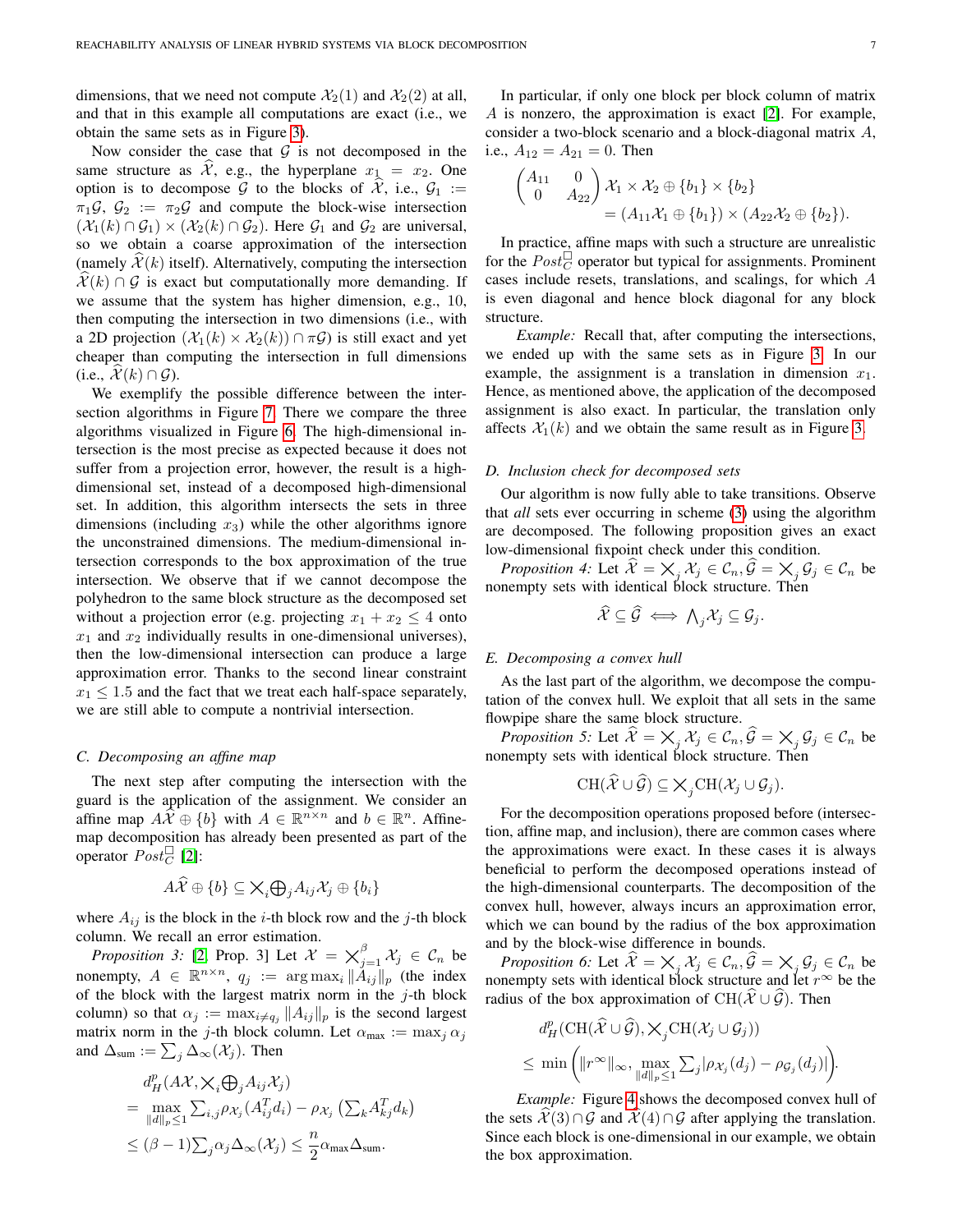# *F. Discussion*

The combination of the decomposed set operations outlined above results in a reachability algorithm that is sound. This immediately follows from the fact that all operations compute an overapproximation.

*Proposition 7 (Soundness):* The analysis using Algorithm [1](#page-4-0) and the aforementioned procedures to apply the decomposed set operations (intersection, affine map, inclusion check, and convex hull) results in an overapproximation of the reach set.

When using the above algorithm, the question about the choice of the decomposition arises. Unfortunately, there is generally no automatic way to find the "best" decomposition.

Regarding LTI systems, different decompositions generally result in different flowpipes [\[2\]](#page-10-1). Unless the LTI system consists of fully decoupled sub-components (which is usually not the case), the only "best" decomposition is the degenerate case of a single big block.

Regarding hybrid systems given a fixed decomposition of the LTI systems, there is indeed a unique "best" decomposition: a single block for all constrained dimensions. Finding this "best" decomposition is trivial. However, this block may be too big in terms of computational cost.

We can generally say that a finer partition in the decomposition (i.e., using more and smaller blocks) only ever degrades precision. However, while lower-dimensional set operations have lower computational cost, a decrease in precision may actually affect the rest of the algorithm in a negative way. For instance, we may not be able to prove that a transition cannot be taken. Thus statements about computational cost are generally not possible in the case of hybrid systems.

In the next section we shall see that in practical use cases the decomposition is always beneficial and that using the block size of the constrained dimensions is a good heuristic.

Our reachability algorithm benefits greatly from a low number of constrained dimensions, especially in high-dimensional models. High-dimensional models are scarcely available, but those models that we found supported the hypothesis that this number is typically low. In particular, the ARCH-COMP competition [\[9\]](#page-10-8) represents the state of the art in reachability analysis and considers a scalable model of a powertrain from [\[39\]](#page-11-1) where only one dimension is constrained. In the next section we consider another scalable model with just three constrained dimensions.

# V. EVALUATION

<span id="page-7-0"></span>We implemented the ideas presented in Section [IV](#page-3-0) in JuliaReach [\[4\]](#page-10-3), [\[3\]](#page-10-2). The code is publicly available [\[4\]](#page-10-3). We performed the experiments presented in this section on a Mac notebook with an Intel i5 CPU@3.1 GHz and 16 GB RAM.

## *A. Benchmark descriptions*

We evaluate our implementation on a number of benchmarks taken from the HyPro model library [\[45\]](#page-11-8), from the ARCH-COMP 2019 competition [\[5\]](#page-10-4), and a scalable model from [\[9\]](#page-10-8). To demonstrate the qualitative performance of our approach, we verify a safety property for each benchmark, which requires precise approximations in each step of the algorithm. We briefly describe the benchmarks below.

*Linear switching system*. This five-dimensional model taken from [\[45\]](#page-11-8) is a linear hybrid system with five locations of different controlled, randomly-generated continuous dynamics stabilized by an LQR controller. The discrete structure has a ring topology with transitions determined heuristically from simulations. The safety property for this system is  $x_1 > -1.2$ .

*Spacecraft rendezvous.* This model with five dimensions represents a spacecraft steering toward a passive target in space [\[46\]](#page-11-9). We use a linearized version of this model with three locations. We consider two scenarios, one where the spacecraft successfully approaches the target and another one where a mission abort occurs at  $t = 120$  min. For the safety properties we refer to [\[5\]](#page-10-4).

*Platooning.* This ten-dimensional model with two locations represents a platoon of three vehicles with communication loss at deterministic times [\[47\]](#page-11-10). The safety property enforces a minimum distance *d* between the vehicles:  $\bigwedge_{x \in \{x_1, x_4, x_7\}} x \ge -d$ . We consider both a time-bounded setting with  $d = 42$  and a time-unbounded setting with  $d = 50$ ; note that in the latter setting a fixpoint must be found.

*Filtered oscillator.* This scalable model consists of a twodimensional switched oscillator (dimensions  $x$  and  $y$ ) and a parametric number of filters (here: 64–1024) which smooth  $x$  [\[9\]](#page-10-8). We fixed the maximum number of transitions to five by adding a new variable. The safety property is  $y < 0.5$ .

## <span id="page-7-1"></span>*B. Tool descriptions*

We compare our implementation in JuliaReach to two other algorithms available in the same tool. All three algorithms use the same decomposition-based continuous-post operator  $Post_C^{\square}$  [\[3\]](#page-10-2), so the main difference between these algorithms is the intersection operation with discrete jumps, which allows for a direct comparison of the approach presented in this paper. The existing implementations can be seen as instances of the algorithm in Section [III.](#page-2-0) Furthermore, we compare the implementation to two algorithms available in SpaceEx [\[9\]](#page-10-8), which is an efficient and mature verification tool for linear hybrid systems. We summarize the different approaches below.

*Deco.* This algorithm implements the decomposed approach presented in this paper. To compute the (low-dimensional) intersections, we use a polyhedra library [\[48\]](#page-11-11).

*LazySupp.* This algorithm uses a (lazy) support-functionbased approximation of the intersection operation using the simple heuristic  $\rho_{X\cap Y}(\ell) \le \min(\rho_X(\ell), \rho_Y(\ell))$ . This heuristic is fast but not precise enough to verify the safety property of the *filtered oscillator* model.

*LazyOptim.* In contrast to the coarse intersection in Lazy-Supp, this algorithm uses a more precise implementation of the intersection operation based on line search [\[26\]](#page-10-25).

*SpaceEx LGG.* This is an efficient implementation of the algorithm by Le Guernic and Girard [\[35\]](#page-10-34). The algorithm uses a support-function representation and can hence check low-dimensional conditions efficiently, but operations such as intersections work in high dimensions.

*SpaceEx STC.* The STC algorithm is an extension of the LGG algorithm with automatic time-step adaptation [\[49\]](#page-11-12).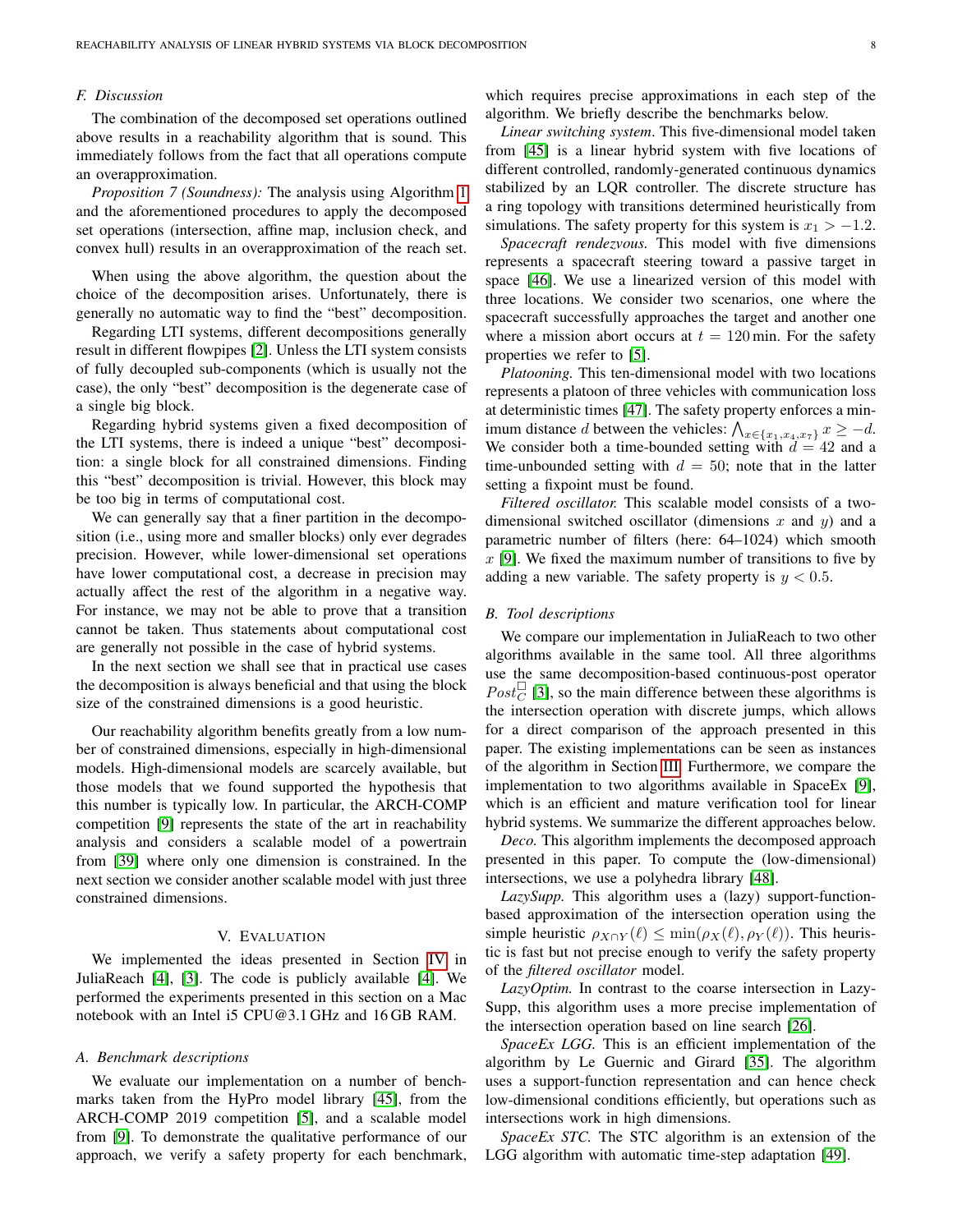<span id="page-8-0"></span>TABLE I. For each benchmark we report the number of dimension and the number of constrained dimensions (*Dim. (constr.)*), the step size of the time discretization (*Step*) and the run time of the different algorithms as described in Section [V-B](#page-7-1) (e.g., "Deco" refers to the decomposed algorithm presented in this paper) in seconds (where the fastest solution is marked in bold face). For benchmark instances with parenthesized computation time, the safety property could not be proven because the overapproximation was too coarse, in which case the computation terminated as soon as the violation was detected. "TO" and "OOM" indicate a timeout of  $5 \times 10^4$  seconds and an out-of-memory error, respectively.

| <b>Benchmark</b>   | Dim. (constr.) | Step   | Deco                 | LazySupp                         | LazyOptim            | SpaceEx LGG          | SpaceEx STC          |
|--------------------|----------------|--------|----------------------|----------------------------------|----------------------|----------------------|----------------------|
| linear_switching   | 5(1)           | 0.0001 | $2.50 \times 10^{0}$ | $1.27 \times 10^{1}$             | $2.81 \times 10^{1}$ | $2.60 \times 10^{1}$ | $2.30 \times 10^{1}$ |
| spacecraft_noabort | 5(4)           | 0.04   | $5.30 \times 10^{0}$ | $3.42 \times 10^{0}$             | $2.19 \times 10^{2}$ | $1.18 \times 10^{0}$ | $3.50\times10^{-1}$  |
| spacecraft 120     | 5(5)           | 0.04   | $5.30 \times 10^{0}$ | $2.10 \times 10^{0}$             | $4.30 \times 10^{1}$ | $1.91 \times 10^{0}$ | $8.10\times10^{-1}$  |
| platoon bounded    | 10(4)          | 0.01   | $1.30\times10^{-1}$  | $1.60 \times 10^{-1}$            | $5.69 \times 10^{0}$ | $5.55 \times 10^{0}$ | $1.60 \times 10^{0}$ |
| platoon unbounded  | 10(4)          | 0.03   | $1.08 \times 10^{0}$ | $1.16 \times 10^{0}$             | $4.96 \times 10^{1}$ | $3.46 \times 10^{1}$ | $6.50 \times 10^{1}$ |
| filtered osc64     | 67(3)          | 0.01   | $2.81\times10^{0}$   | $(7.43 \times 10^{0})^{\dagger}$ | $5.63 \times 10^{2}$ | $2.04 \times 10^{1}$ | $3.25 \times 10^{1}$ |
| filtered osc128    | 131(3)         | 0.01   | $7.95\times10^{0}$   | $(4.29 \times 10^{1})^{\dagger}$ | $1.79 \times 10^3$   | $1.69 \times 10^{2}$ | $4.67 \times 10^{3}$ |
| filtered osc256    | 259(3)         | 0.01   | $2.80\times10^{1}$   | $(9.19 \times 10^{1})^{\dagger}$ | $9.99 \times 10^{4}$ | $8.70 \times 10^{3}$ | <b>OOM</b>           |
| filtered osc512    | 515 (3)        | 0.01   | $1.13\times10^{2}$   | $(4.73 \times 10^{2})^{\dagger}$ | <b>TO</b>            | TO.                  | TO.                  |
| filtered osc1024   | 1027(3)        | 0.01   | $5.09 \times 10^{2}$ | $(5.11 \times 10^3)^{\dagger}$   | <b>TO</b>            | TO.                  | TO                   |

†The safety property could not be proven by this tool because the overapproximation was too coarse.

All tools use a support-function representation of sets. We use template polyhedra with box constraints to overapproximate these sets, which roughly corresponds to a decomposition into one-dimensional blocks. This approximation is fast.

For the algorithms implemented in JuliaReach, we use onedimensional block structures for all models. For SpaceEx we use the options given in the benchmark sources. For algorithms that use a fixed time step, we fix this parameter to the same value for each benchmark. The SpaceEx STC algorithm does not have such a parameter, so we instead fix the parameter "flowpipe tolerance," which controls the approximation error, to the following values: *Linear switching system*: 0.01, *Spacecraft rendezvous*: 0.2, *Platooning*: 1, *Filtered oscillator*: 0.05.

# *C. Experimental results*

The results are presented in Table [I.](#page-8-0) We generally observe a performance boost of the Deco algorithm for models with more than five dimensions, and only a minor overhead for "small" models. This demonstrates the general scalability improvement by performing operations, especially the intersection, in low dimensions. Since all models have a small number of constrained dimensions in their guards and invariants, choosing an appropriate block structure results in very lowdimensional sets for computing the intersections, for which concrete polyhedral computations are very efficient and most precise. We note that such an intersection computation does not scale with the dimension, and so other algorithms must resort to approximation techniques.

Moreover, we found that our approach scales more favorably compared to the high-dimensional approaches when decreasing the time step  $\delta$  (cf. Section [III-A\)](#page-2-5). We demonstrate this observation for the *filtered oscillator* model in Table [II](#page-8-1) and explain it as follows. Recall that we only compute those sets in the flowpipe in high dimensions for which we have detected an intersection in low dimensions. With a smaller time step, the total number of sets increases and hence the savings due to our approach become more dominant. To give an example, for the *filtered oscillator* with time step 0.0005, out of the 9,661 sets in total we only computed 1,400 sets in high dimensions.

<span id="page-8-1"></span>TABLE II. Evaluation for different time steps on the *filtered oscillator* model with 64 filters ("filtered\_osc64" in Table [I\)](#page-8-0) and all algorithms (see Section [V-B\)](#page-7-1) that allow varying the time step. The last row shows the relative change of the fourth row over the first row as base line.

| Step          | Deco                | LazySupp            | LazyOptim           | SpaceEx LGG         |
|---------------|---------------------|---------------------|---------------------|---------------------|
| 0.01          | $2.8 \times 10^{0}$ | $7.4 \times 10^{0}$ | $5.6 \times 10^2$   | $2.0 \times 10^{1}$ |
| 0.005         | $4.1 \times 10^{0}$ | $1.3 \times 10^{1}$ | $9.5 \times 10^{2}$ | $3.6 \times 10^{1}$ |
| 0.001         | $1.7 \times 10^{1}$ | $6.5 \times 10^{1}$ | $4.7 \times 10^3$   | $1.6 \times 10^{2}$ |
| 0.0005        | $3.2 \times 10^{1}$ | $1.3 \times 10^{2}$ | $8.4 \times 10^{3}$ | $3.2 \times 10^{2}$ |
| $\times 20.0$ | $\times$ 11.4       | $\times17.5$        | $\times15.0$        | $\times16.0$        |

Consequently, making the time step 20 times smaller only makes the run time 11.4 times slower for our algorithm as opposed to at least 15 times slower for other algorithms.

Furthermore, while in general our algorithm may induce an additional approximation error with the block structure, in the evaluation it was always precise enough to prove the safety properties. In Table [I](#page-8-0) we report the total amount of constrained dimensions in guards, invariants, and safety properties for each benchmark instance. These are the dimensions that determine our low-dimensional flowpipes. For some of the models, the constrained dimensions differ between the invariants/guards and the safety property, but a one-dimensional block structure was still sufficient. Note that we need to compute intersections only with invariants and guards; for safety properties we just need to check inclusion.

In the *linear switching* model, only one dimension is constrained, so our algorithm, together with one-dimensional block structure, is appropriate, especially because a small time step is required to prove the property. In the *platooning* model, the safety property constrains three dimensions but the invariants and guards constrain just one dimension.

The invariants and guards of the models *spacecraft* and *filtered oscillator* constrain two dimensions, so the natural choice for the decomposition is to keep these dimensions in the same block. However, we chose to decompose into one-dimensional blocks for better run-time comparison in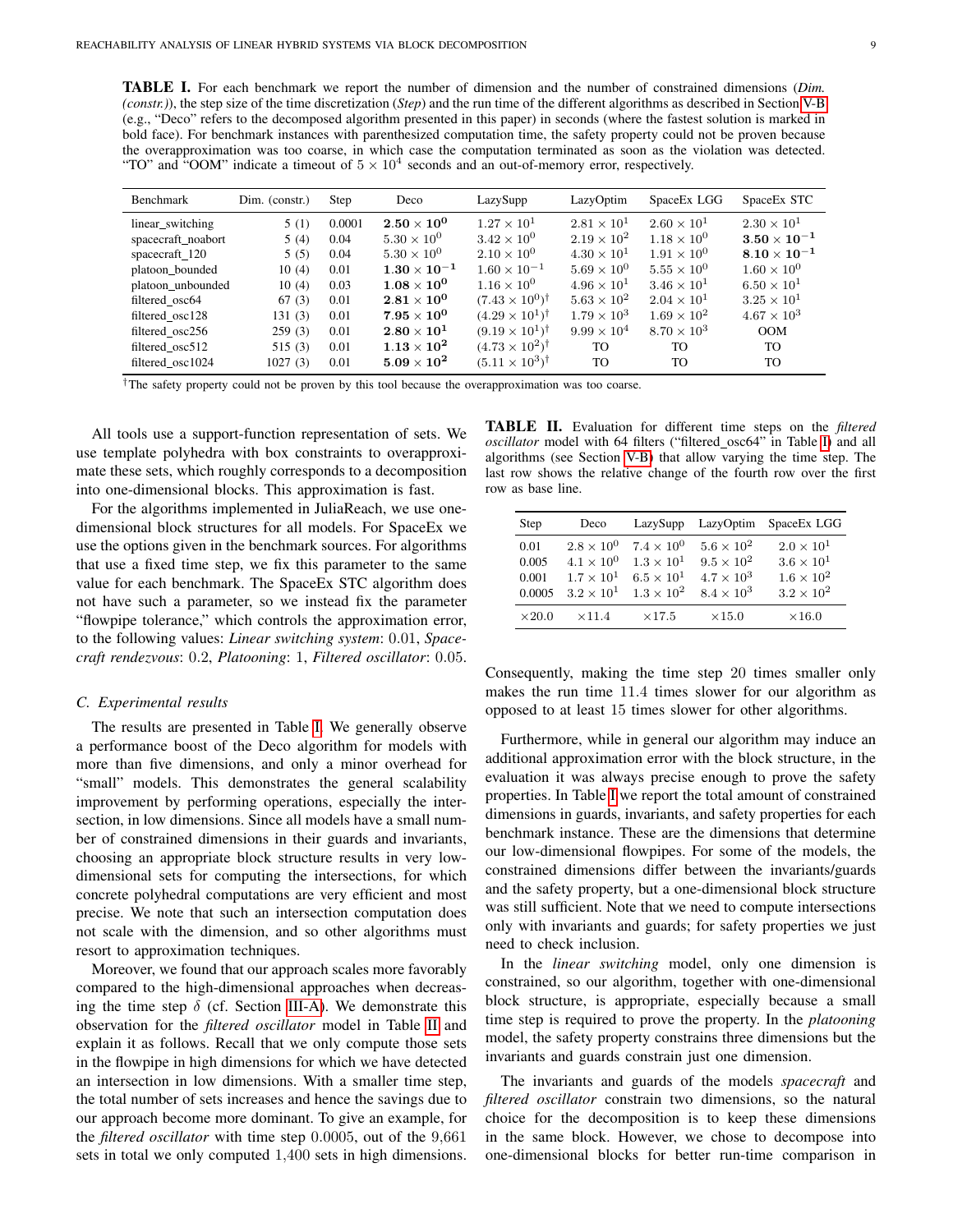<span id="page-9-0"></span>

Fig. 8. Four flowpipes for the model *filtered oscillator* using a time step of 0.01. The dark blue flowpipe (low-dimensional intersection algorithm) and the orange flowpipe (medium-dimensional intersection algorithm) are obtained for a one-dimensional block structure. The light blue flowpipe is obtained for a two-dimensional block structure and octagon approximation. The red flowpipe is obtained by the tool SpaceEx (which uses high-dimensional analysis). The dashed line corresponds to the safety property  $y < 0.5$ .

Table [I.](#page-8-0) In the implementation, we follow the strategy to perform the intersection in two dimensions and then project back to one dimension (cf. Section [IV-B\)](#page-4-5). If instead we decide to employ a two-dimensional block structure, we can further gain precision by using different template polyhedra, e.g., with octagon constraints. In Figure [8](#page-9-0) we visualize this alternative for the *filtered oscillator*. As expected, the onedimensional analysis is less precise as it corresponds to a box approximation. However, we note that a one-dimensional block structure also inherently reduces the precision of  $Post_C^{\square}$ , so the additional approximation error does not only stem from the handling of discrete transitions by to our approach. In addition, one can observe that the approximation using a onedimensional block structure with low-dimensional intersection is coarser compared with the medium-dimensional strategy and we cannot prove the safety property anymore.

# *D. Scaling the number of constrained dimensions*

We now investigate the effect of increasing the number of constrained dimensions in two experiments.

In the first experiment we focus on the intersection operation. We fix a hypercube  $X$  of dimension 1,024, of radius 4 and centered in the origin, and a half-space  $G x_1 + \cdots + x_k \leq 2$ for parameter  $k$  that controls the number of constrained dimensions. The half-space properly cuts the hypercube for any  $k$ . In Figure [9](#page-9-1) we show the run times for different intersection algorithms. We note that these algorithms compute different approximations of the true intersection: the "DecoLow" and "DecoMedium" algorithms implement the respective ideas from Figure [6;](#page-5-1) the "LazySupp" and "LazyOptim" algorithms use the ideas as in the reachability algorithms of the same name (described in Section [V-B\)](#page-7-1); the "Concrete" algorithm uses a polyhedra library (note that the H-representation of a

<span id="page-9-1"></span>

Fig. 9. Scaling the number of constrained dimensions  $k$  for an intersection  $X \cap G$  where X is a hypercube and G is a half-space.

<span id="page-9-2"></span>

Fig. 10. Scaling the number of constrained dimensions  $k$  for the modified *filtered osc128* benchmark.

hypercube of dimension  $n$  has only  $2n$  constraints). We can see that the high-dimensional intersection algorithms are not affected by the number of constrained dimensions  $k$  whereas the decomposition-based algorithms scale gracefully with  $k$ .

In the second experiment we consider the full reachability setting. For that we modify the *filtered oscillator* benchmark with 128 filters (*filtered osc128* in Table [I\)](#page-8-0) by adding small nonzero entries to k previously unconstrained dimensions in the invariants and guards. We consider all the reachability algorithms that are precise enough to verify the safety property (which is still satisfied in our modified benchmark instances), i.e., all the algorithms from Table [I](#page-8-0) except for *LazySupp*. Note that for SpaceEx algorithms we extrapolate the results we report for this benchmark instance in Table [I](#page-8-0) to a range of values of parameter  $k$  as the reachability algorithms implemented in SpaceEx do not depend on the number of constrained dimensions. The run times are plotted in Figure [10](#page-9-2) as a function of  $k$ . Again the high-dimensional algorithms are not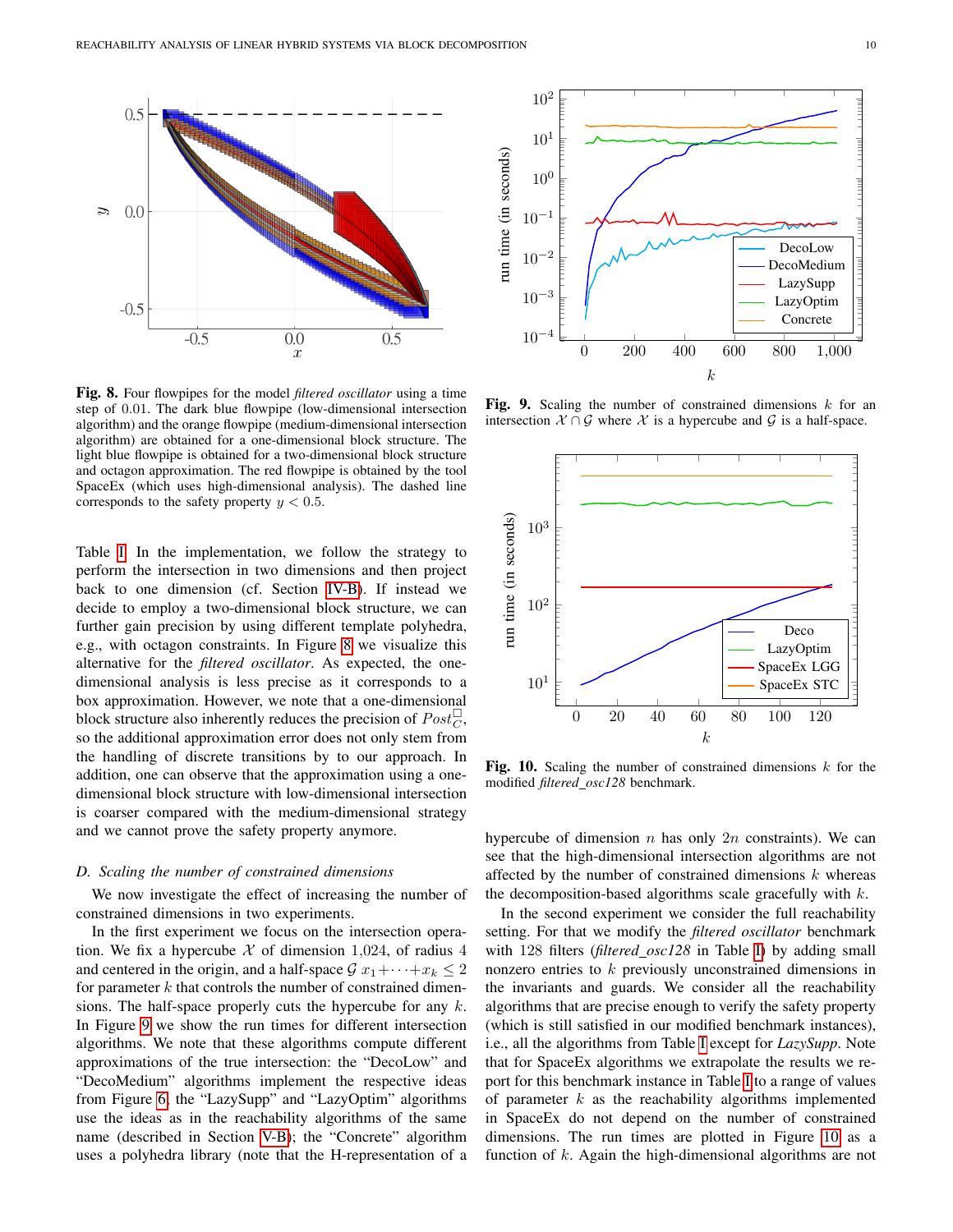affected by the number  $k$  whereas the decomposition-based algorithm scales well with k (note the log scale). For  $k \approx 120$ (close to  $n = 131$ ) we see a cross-over with the *SpaceEx LGG* run time, which is expected due to the overhead of the decomposition.

# VI. CONCLUSION

We have presented a schema that integrates a reachability algorithm based on decomposition for LTI systems in the analysis loop for linear hybrid systems. The key insight is that intersections with polyhedral constraints can be efficiently detected and computed (approximately or often even exactly) in low dimensions. This enables the systematic focus on appropriate subspaces and the potential for bypassing large amounts of flowpipe computations. Moreover, working with sets in low dimensions allows to use precise polyhedral computations that are infeasible in high dimensions.

*Future work:* An essential step in our algorithm is the fast computation of a low-dimensional flowpipe for the detection of intersections. In the presented algorithm, we recompute the flowpipe for the relevant time frames in high dimensions using the same decomposed algorithm with the same time step. However, this is not necessary. We could achieve higher precision by using different algorithmic parameters or even a different, possibly non-decomposed, algorithm (e.g., one that features arbitrary precision [\[25\]](#page-10-24)). This is particularly promising for LTI systems because one can avoid recomputing the homogeneous (state-based) part of the flowpipe [\[26\]](#page-10-25).

In the benchmarks considered in the experimental evaluation, it was not necessary to change the block structure when switching between locations. In general, different locations may constrain different dimensions, so tracking the "right" dimensions may be necessary to maintain precision. While it is easy to merge different blocks, subsequent computations would become more expensive. Hence one may also want to split blocks again for optimal performance. Since this comes with a loss in precision, heuristics for rearranging the block structure, possibly in a refinement loop, are needed.

## **REFERENCES**

- <span id="page-10-0"></span>[1] T. A. Henzinger, "The theory of hybrid automata," in *LICS*, 1996, pp. 278–292.
- <span id="page-10-1"></span>[2] S. Bogomolov, M. Forets, G. Frehse, A. Podelski, C. Schilling, and F. Viry, "Reach set approximation through decomposition with lowdimensional sets and high-dimensional matrices," in *HSCC*, 2018, pp.  $41 - 50.$
- <span id="page-10-2"></span>[3] S. Bogomolov, M. Forets, G. Frehse, K. Potomkin, and C. Schilling, "JuliaReach: a toolbox for set-based reachability," in *HSCC*, 2019, pp. 39–44.
- <span id="page-10-3"></span>[4] "JuliaReach," [https://github.com/JuliaReach,](https://github.com/JuliaReach) 2020.
- <span id="page-10-4"></span>[5] M. Althoff, S. Bak, M. Forets, G. Frehse, N. Kochdumper, R. Ray, C. Schilling, and S. Schupp, "ARCH-COMP19 category report: Continuous and hybrid systems with linear continuous dynamics," in *ARCH19*, 2019, pp. 14–40.
- <span id="page-10-5"></span>[6] M. Althoff, "An introduction to CORA 2015," in *ARCH*, 2015, pp. 120– 151.
- <span id="page-10-6"></span>[7] S. Schupp, E. Ábrahám, I. B. Makhlouf, and S. Kowalewski, "Hypro: A C++ library of state set representations for hybrid systems reachability analysis," in *NFM*, 2017, pp. 288–294.
- <span id="page-10-7"></span>[8] S. Bak and P. S. Duggirala, "Hylaa: A tool for computing simulationequivalent reachability for linear systems," in *HSCC*, 2017, pp. 173–178.
- <span id="page-10-8"></span>[9] G. Frehse, C. L. Guernic, A. Donzé, S. Cotton, R. Ray, O. Lebeltel, R. Ripado, A. Girard, T. Dang, and O. Maler, "SpaceEx: Scalable verification of hybrid systems," in *CAV*, 2011, pp. 379–395.
- <span id="page-10-9"></span>[10] A. Gurung, R. Ray, E. Bartocci, S. Bogomolov, and R. Grosu, "Parallel reachability analysis of hybrid systems in xspeed," *Int. J. Softw. Tools Technol. Transf.*, vol. 21, no. 4, pp. 401–423, 2019.
- <span id="page-10-10"></span>[11] L. Bu and X. Li, "Path-oriented bounded reachability analysis of composed linear hybrid systems," *STTT*, no. 4, pp. 307–317, 2011.
- <span id="page-10-11"></span>[12] S. Schupp, J. Nellen, and E. Ábrahám, "Divide and conquer: Variable set separation in hybrid systems reachability analysis," in *QAPL@ETAPS*, 2017, pp. 1–14.
- <span id="page-10-12"></span>[13] Z. Han and B. H. Krogh, "Reachability analysis of large-scale affine systems using low-dimensional polytopes," in *HSCC*, 2006, pp. 287– 301.
- <span id="page-10-13"></span>[14] A. L. Dontchev, "Time-scale decomposition of the reachable set of constrained linear systems," *MCSS*, no. 3, pp. 327–340, 1992.
- <span id="page-10-14"></span>[15] E. V. Goncharova and A. I. Ovseevich, "Asymptotics for singularly perturbed reachable sets," in *LSSC*, 2009, pp. 280–285.
- <span id="page-10-15"></span>[16] S. Kaynama and M. Oishi, "Overapproximating the reachable sets of LTI systems through a similarity transformation," in *ACC*, 2010, pp. 1874–1879.
- <span id="page-10-16"></span>[17] ——, "Complexity reduction through a Schur-based decomposition for reachability analysis of linear time-invariant systems," *Int. J. Control*, no. 1, pp. 165–179, 2011.
- <span id="page-10-17"></span>[18] M. R. Greenstreet and I. Mitchell, "Reachability analysis using polygonal projections," in *HSCC*, 1999, pp. 103–116.
- <span id="page-10-18"></span>[19] C. Yan and M. R. Greenstreet, "Faster projection based methods for circuit level verification," in *ASP-DAC*, 2008, pp. 410–415.
- <span id="page-10-19"></span>[20] Y. Seladji and O. Bouissou, "Numerical abstract domain using support functions," in *NASA Formal Methods*, 2013, pp. 155–169.
- <span id="page-10-20"></span>[21] E. Asarin and T. Dang, "Abstraction by projection and application to multi-affine systems," in *HSCC*, 2004.
- <span id="page-10-21"></span>[22] I. M. Mitchell and C. Tomlin, "Overapproximating reachable sets by Hamilton-Jacobi projections," *J. Sci. Comput.*, no. 1-3, pp. 323–346, 2003.
- <span id="page-10-22"></span>[23] M. Chen, S. L. Herbert, and C. J. Tomlin, "Exact and efficient Hamilton-Jacobi guaranteed safety analysis via system decomposition," in *ICRA*, 2017, pp. 87–92.
- <span id="page-10-23"></span>[24] X. Chen and S. Sankaranarayanan, "Decomposed reachability analysis for nonlinear systems," in *RTSS*, 2016, pp. 13–24.
- <span id="page-10-24"></span>[25] A. Girard and C. L. Guernic, "Efficient reachability analysis for linear systems using support functions," *IFAC Proceedings Volumes*, no. 2, pp. 8966–8971, 2008.
- <span id="page-10-25"></span>[26] G. Frehse and R. Ray, "Flowpipe-guard intersection for reachability computations with support functions," in *ADHS*, no. 9, 2012, pp. 94– 101.
- <span id="page-10-26"></span>[27] A. Girard, "Reachability of uncertain linear systems using zonotopes," in *HSCC*, 2005, pp. 291–305.
- <span id="page-10-27"></span>[28] A. Girard and C. L. Guernic, "Zonotope/hyperplane intersection for hybrid systems reachability analysis," in *HSCC*, 2008, pp. 215–228.
- <span id="page-10-28"></span>[29] M. Althoff, O. Stursberg, and M. Buss, "Computing reachable sets of hybrid systems using a combination of zonotopes and polytopes," *Nonlinear Analysis: Hybrid Systems*, no. 2, pp. 233–249, 2010.
- <span id="page-10-29"></span>[30] M. Althoff and G. Frehse, "Combining zonotopes and support functions for efficient reachability analysis of linear systems," in *CDC*, 2016, pp. 7439–7446.
- <span id="page-10-30"></span>[31] A. O. Hamadeh and J. M. Goncalves, "Reachability analysis of continuous-time piecewise affine systems," *Automatica*, no. 12, pp. 3189–3194, 2008.
- <span id="page-10-31"></span>[32] D. S. Hochbaum and J. Naor, "Simple and fast algorithms for linear and integer programs with two variables per inequality," *SIAM J. Comput.*, no. 6, pp. 1179–1192, 1994.
- <span id="page-10-32"></span>[33] N. S. Nedialkov and M. V. Mohrenschildt, "Rigorous simulation of hybrid dynamic systems with symbolic and interval methods," in *ACC*, 2002, pp. 140–147.
- <span id="page-10-33"></span>[34] A. Chutinan and B. H. Krogh, "Computational techniques for hybrid system verification," *IEEE Trans. Automat. Contr.*, no. 1, pp. 64–75, 2003.
- <span id="page-10-34"></span>[35] C. L. Guernic and A. Girard, "Reachability analysis of hybrid systems using support functions," in *CAV*, 2009, pp. 540–554.
- <span id="page-10-35"></span>[36] C. Le Guernic, "Reachability analysis of hybrid systems with linear continuous dynamics," Ph.D. dissertation, Université Grenoble 1 - Joseph Fourier, 2009.
- <span id="page-10-36"></span>[37] G. Frehse, S. Bogomolov, M. Greitschus, T. Strump, and A. Podelski, "Eliminating spurious transitions in reachability with support functions," in *HSCC*, 2015, pp. 149–158.